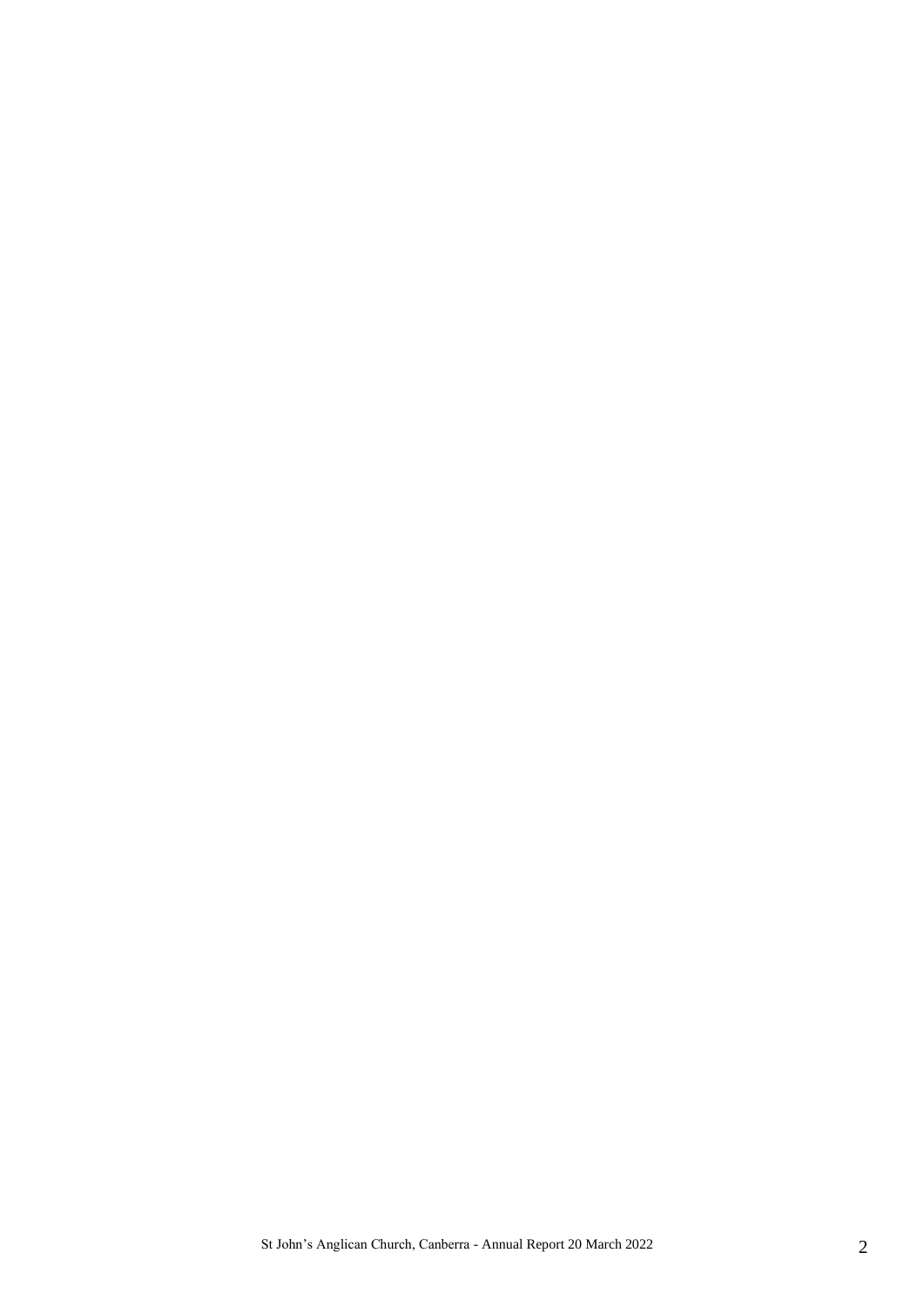## **St John's Anglican Church, Canberra Annual Report**

### **Presented to the Annual General Meeting 13 March 2022**

#### **Reports for 2022**

| Finance Report from the Treasurer (see Financial Reports)               |  |
|-------------------------------------------------------------------------|--|
|                                                                         |  |
| Friends of St John's manufactured and the contract of St John's         |  |
|                                                                         |  |
|                                                                         |  |
|                                                                         |  |
| National Trust - St John's Church Heritage Conservation Appeal Fund  16 |  |
|                                                                         |  |
|                                                                         |  |
|                                                                         |  |
|                                                                         |  |
|                                                                         |  |
|                                                                         |  |
|                                                                         |  |
|                                                                         |  |
|                                                                         |  |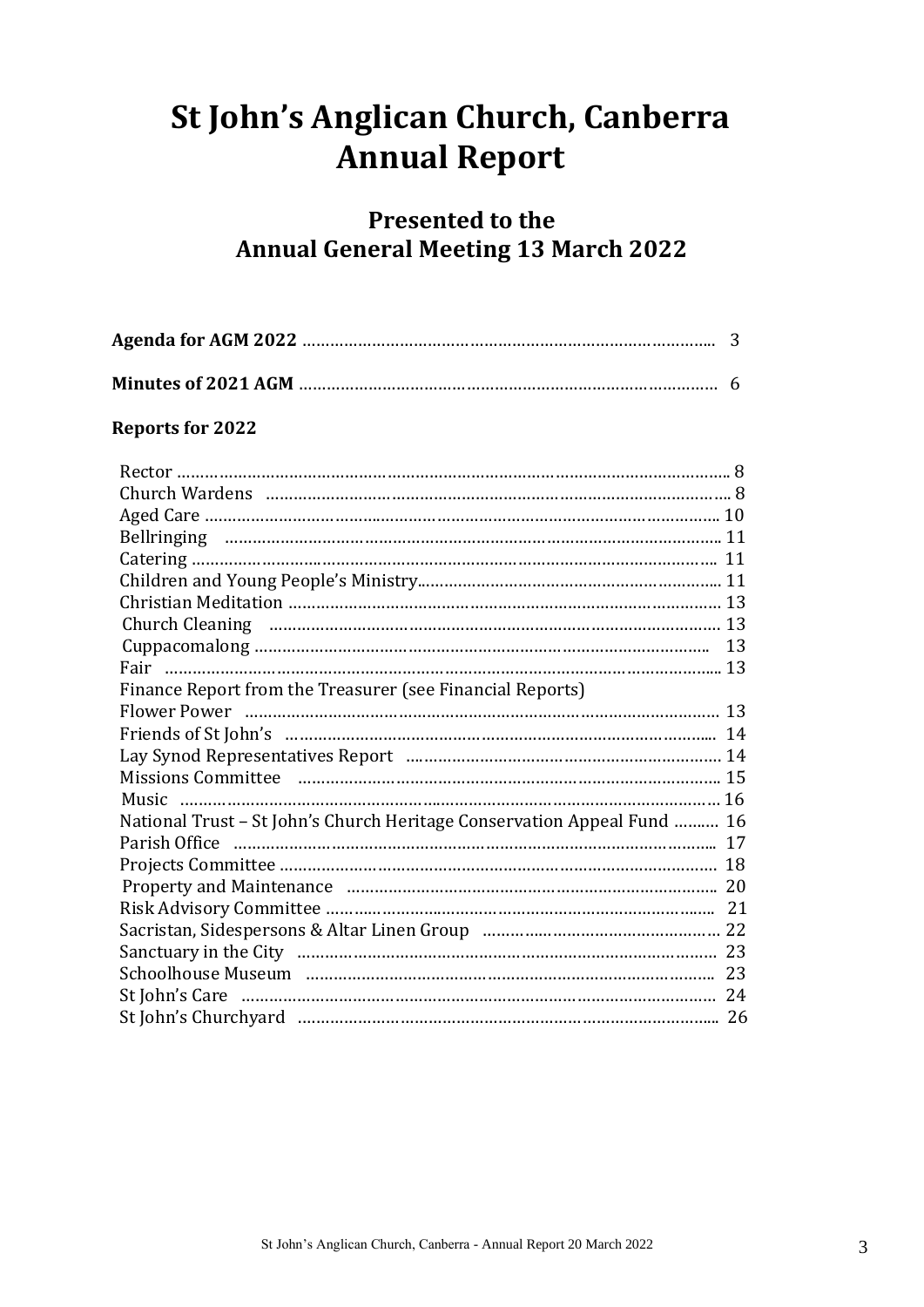#### **ANNUAL GENERAL MEETING AND ELECTORAL MEETING**

#### **Saturday 20 March 2021 at 2.00 p.m. in the Hall**

#### **AGENDA**

**Attendance:** Please sign the list of attendees as you enter **Apologies:** Please write the names of apologies known to you on the list as you enter

#### **1. Opening Prayer**

#### **2. Adoption of the Agenda**

#### **3. Minutes of the Annual General Meeting held 21 March 2021**

Draft Motion:

*It is moved that the meeting note that the Minutes of the AGM held on 21 March 2021 were approved by Parish Council on 21 April 2021*

#### **4. Annual Reports for Noting**

Authors are welcome to make brief comments on their report, which can be followed up with questions or comments.

#### **5. Adoption of Financial statements for 2021 and of Budget for 2022**

Draft Motions: *It is moved that The Finance Report, and the Financial Statements for 2020 be accepted.* 

*It is moved that the Budget for 2022 be noted.* 

#### **6. Appointment of Auditor**

Draft Motion: *It is moved that PKF Canberra be appointed Parish Auditors for 2022.* 

#### **ELECTORAL MEETING**

The Rector will take the chair for this meeting

#### **Decision on the number of Parish Councillors to be elected for 2022**

The Governance of the Diocese Ordinance provides for St John's to have 3 Wardens— 2 elected and 1 nominated by the Rector.

The Governance of the Diocese Ordinance provides for the electoral meeting to determine whether 2, 4, 6, or 8 persons should be elected to the Parish Council—with the Locum then to nominate 1, 2, 3 or 4 persons respectively.

#### *As in 2021, it is proposed that we elect 6 Parish Councillors.*

If this is agreed, the Rector would nominate 3 Councillors, making 9 Councillors. Together with 3 Wardens, the Rector and the Assistant Minister, this makes a total of 14 people.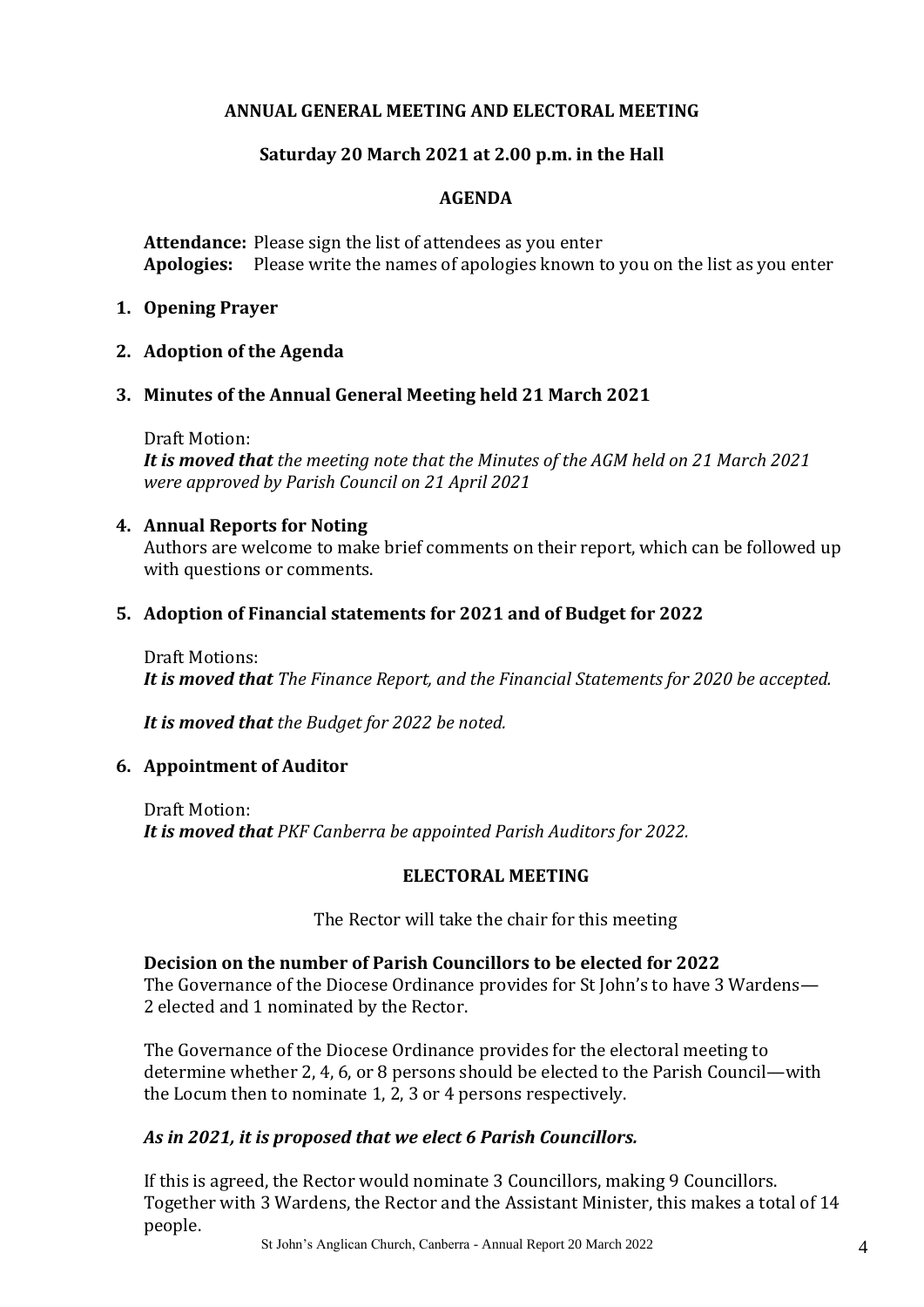#### **Decision as to whether the Presiding Member of Parish Council should be elected by Parish Council or at this electoral meeting**

We propose that we continue the practice at St John's of the Parish Council electing its own Presiding Member (i.e. chair), since it is considered that it is Parish Councillors themselves who are best placed to decide the most appropriate Chair.

#### **Election:**

Wardens (2 to be elected)

Parish Councillors**—**the number determined in Item 6 above

Synod Representative

Alternate Synod Representative

#### **RESUMPTION OF ANNUAL GENERAL MEETING**

- **7. Other business** (preferably, with notice of any substantive motions or questions before the meeting)
- **8. Closing Prayer—**The Grace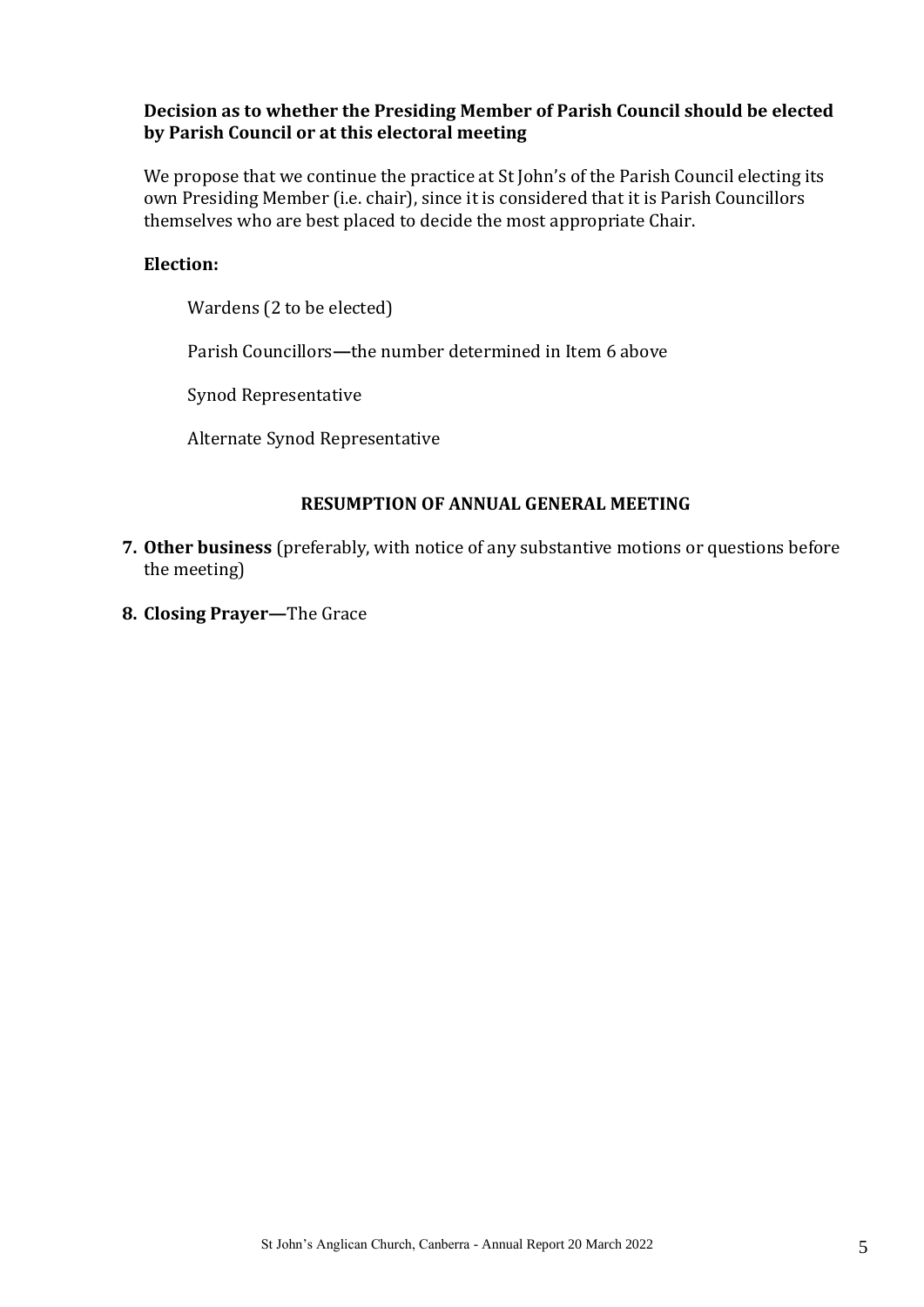#### **St John's Anglican Church Canberra**

#### **Minutes of the Annual General Meeting**

#### **Sunday 21 March 2021 at 3.00pm, in the Hall**

#### **M I N U T E S**

John Richards, Presiding Member of Parish Council opened the meeting at 3:00pm. He noted that the meeting would be followed by the Parish Consultation with Archdeacon Paul Cohen at 3:30pm. As with past practice the annual Electoral Meeting was included with the AGM. A record of that meeting follows below.

The meeting commenced in prayer led by Canon Margaret

#### **ATTENDANCE**

There were 46 parishioners and clergy in attendance.

Apologies were received from Archdeacon David Hill, Barbara Hill, Steve Moseley, Vicky Moseley, Rod Nichols, Len Goodman and Joyce Goodman.

#### **ADOPTION OF AGENDA**

The agenda was accepted and there were no requests to add items of other business.

#### **MINUTES OF LAST AGM HELD 22 AUGUST 2020**

*It was resolved that the meeting note that the minutes of the AGM of 22 August 2020 were approved by Parish Council on 16 September 2020*

#### **ANNUAL REPORTS FOR NOTING**

No questions were raised by those present on the reports and none of the authors added further comments.

#### **ADOPTION OF FINANCIAL STATEMENTS FOR 2020 AND THE BUDGET FOR 2021**

The Parish Treasurer introduced himself and summarised our fiscal operations during 2020. The three largest influences on the Parish finances were COVID-19 restrictions, JobKeeper and the stock market movements effecting the Parish Trust funds.

COVID restrictions affected the Parish ability to earn income from collecting donations through passing the plate around at church services. The Parishioners responded to this restriction by embracing electronic donations directly into the bank account. The net effect was a \$5K loss to budget.

The same COVID restrictions also meant regular carparker customers worked from home and no longer required parking. The Parish fully refunded every carparker customer who requested reimbursement. The net effect was a \$82K loss to budget.

Understandably expenses also reflected a significant change from budget because we could not use facilities, utilities or expend funds consequent of the COVID restrictions. We did however maintain all five of our paid staff on their full salaries. The net effect was a saving of \$71K to budget.

The Parish received JobKeeper allowance from the Commonwealth for all five of our paid employees. This supplemented \$128K to our extraordinary income.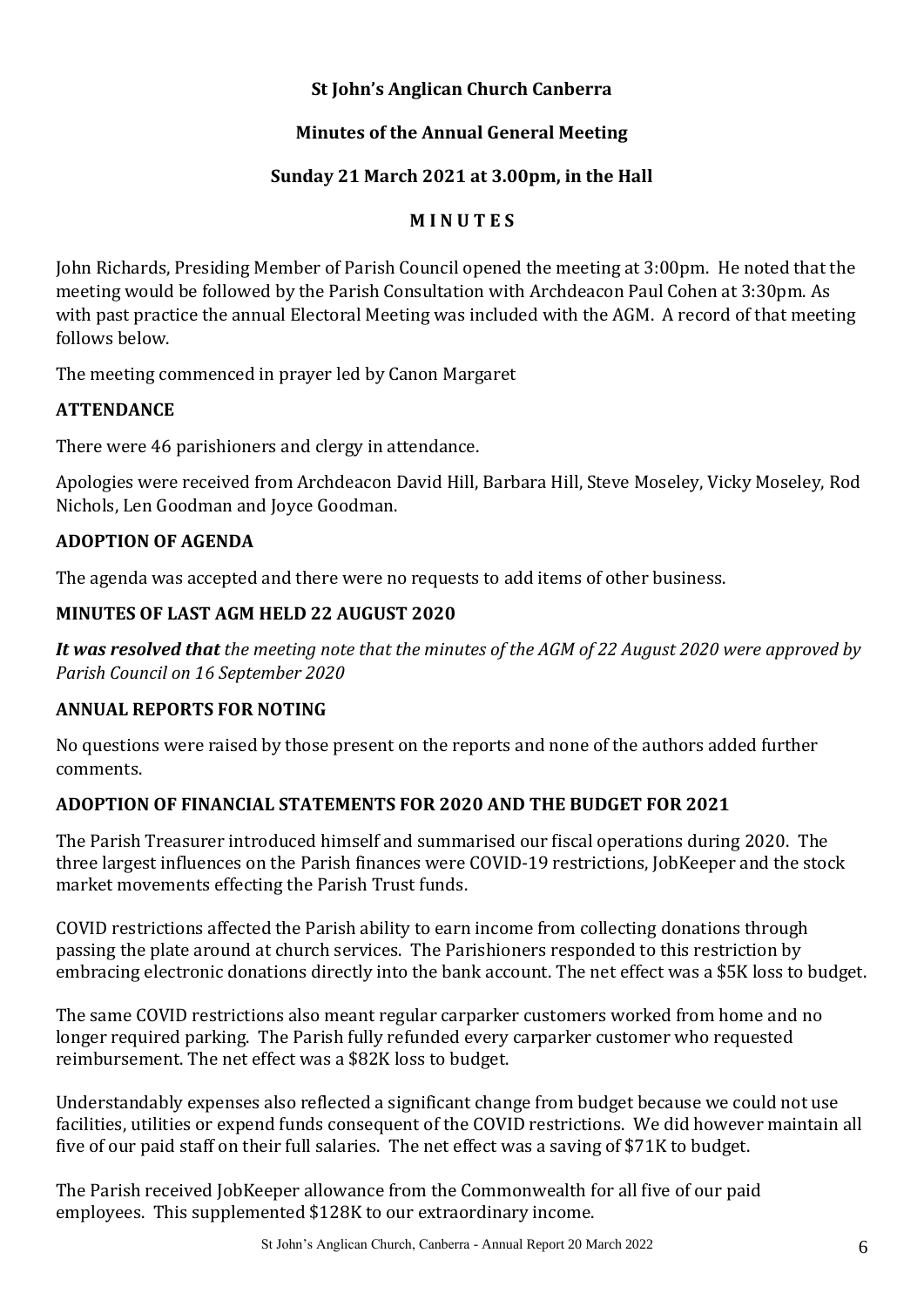COVID also rocked through the stock market. The ACPT losses during the year fully recovered and resulted in a full year growth of \$129K.

The net operating loss of the parish was \$108K and after the extraordinary items (significantly JobKeeper and ACPT growth) realised a full year surplus of \$228K.

#### *It was resolved that the Financial Report, and the Financial Statements, for 2020 be accepted.*

The 2021 budget reflects a gradual return to pre COVID normal with expected CPI increases of 2% and the cessation of Jobkeeper. We have maintained a conservative approach to estimates of income and are tightly controlling our expenses while still maintaining our responsibility to the property and maintenance of the Parish. We have also kept our mission giving unchanged at \$15K and made a modest allowance to recruiting expenses for the new rector (\$5K).

We are budgeting to make an operating loss of \$76K which we intend to fund through our cash reserves we hold in the bank account.

#### *It was resolved that the Budget for 2021 be noted.*

#### **APPOINTMENT OF AUDITOR**

The performance of our auditor continues to be superb. We recommend the Parish continues to use PKF Accounting as our auditor in 2021.

#### *It was resolved that PKF Canberra be appointed as Parish Auditors for 2020*

Before reconvening as the Parish Electoral Committee, Ailsa Curtiss drew attention to the contributions of many in the Parish who had carefully guided us through the challenges presented by the Covid pandemic during 2020. Accordingly, on her motion and which was carried by acclamation,

*It was resolved that a vote of thanks be expressed to Canon Paul, Canon Margaret, Parish Council and all those others who had worked so hard during 2020 to ensure that the Parish coped with the challenges created by the COVID-19 pandemic and was able to continue to provide Christian ministry at a time when movements and attendances were severely restricted.*

#### **OTHER BUSINESS**

In closing the meeting, the Presiding Member drew attention to two retirements from Parish Council.

After five years of service Shawn Lieu will be standing down. The Presiding Member thanked her on behalf of the Parish for her contributions and for her insight and clear thinking, which had been of great benefit to Council

John Lawson will be standing down after twelve years of service as a Parish Councillor, ten of which he was either people's or Rector's warden and ten years of which he was Parish Treasurer. The Presiding Member noted how important his contributions had been, especially as Treasurer in which role he carefully guided and oversaw Parish finances. His valued participation in Parish Council will be greatly missed.

#### **CLOSING PRAYER**

The meeting concluded with the Grace at 3:30pm.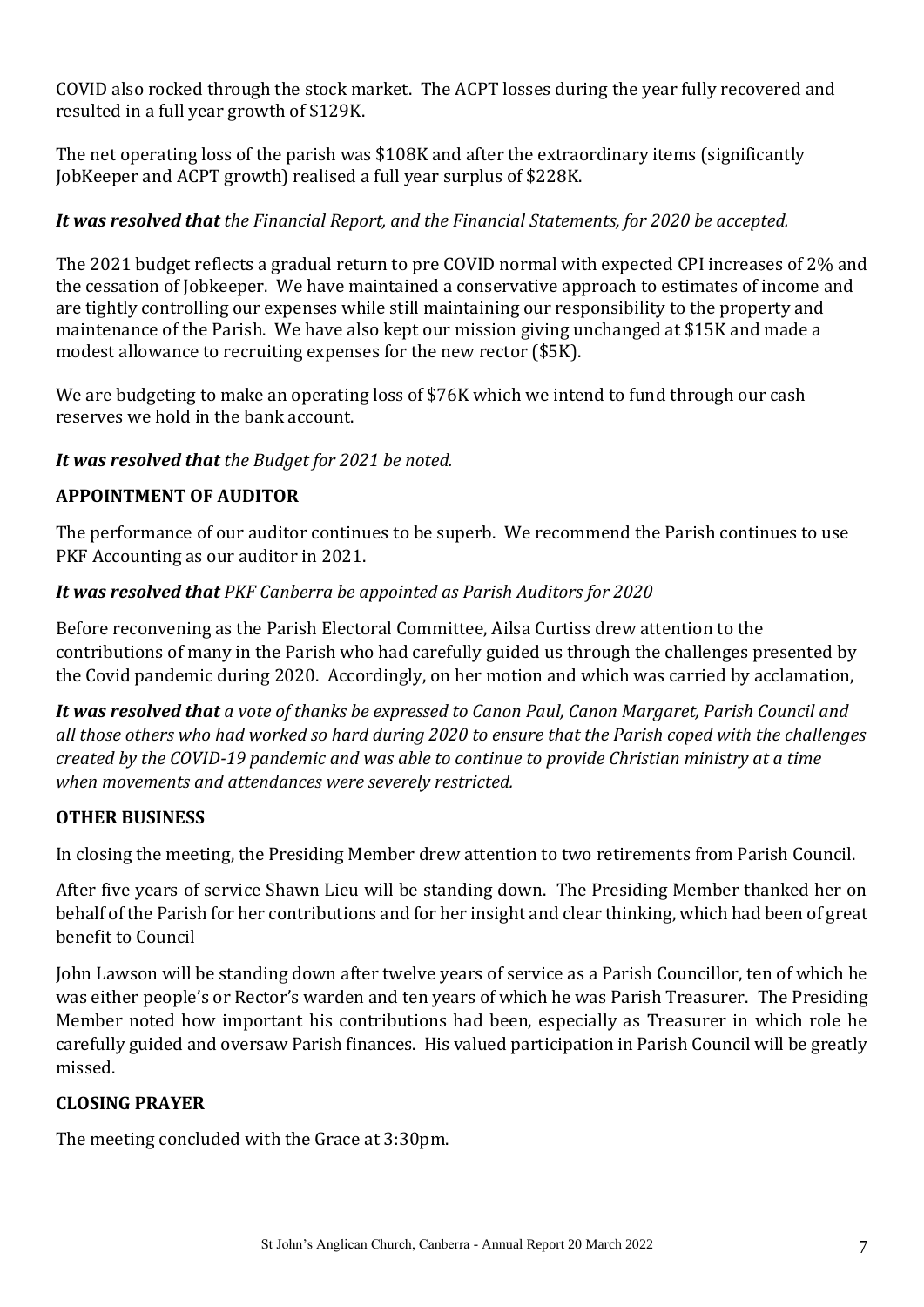#### **RECORD OF THE ELECTORAL MEETING**

An electoral meeting for the purpose of appointing and electing churchwardens, parish councillors and alternate synod representatives was held as part of the AGM, with Canon Margaret in the chair.

Canon Margaret advised that there were only two nominations for people's wardens and accordingly declared elected:

Christine Hawkins Russell Tunks

#### *It was resolved that there be six elected Parish Councillors.*

Canon Margaret advised that eight nominations had been received, two of which were Christine Hawkins and Russell Tunks; accordingly, she now declared that the following six people had been elected as Parish Councillors:

Gregory Cole Edward Jackson Cerelia Lim Sean Noble Cecilia Waugh Helen Wilson

Canon Margaret then advised that her two of her nominees would be

Andrew de Lautour Wygene Chong (??)

Only one nomination was received for Alternate Synod Representative. Accordingly, Canon Margaret declared elected:

Emma Body

*It was resolved that the Presiding Member of Parish Council be elected by Parish Council.*

Canon Margaret then closed the Electoral Meeting.

#### **RECTOR'S REPORT**

#### **CHURCH WARDENS**

The year past was like no other in the recent history of the Parish! The convergence of Paul Black's retirement, the second year of the COVID pandemic, the appointment process for finding and inducting our new rector, the need to complete significant work on the Rectory, while also carrying out the much delayed, yet major refurbishment of the driveway and parking lot, meant that many hours of staff and volunteer time and expertise were called upon in a manner not seen before. We have been truly blest by the willingness of so many to be involved in all these activities, who gave of their time and skills so freely to support God's work for our Church at such a complex time. That was on top of re-laying the floor in the hall, upgrading our security and IT systems, and using the hall for services while unable to use the Church.

On reflection, did we do too much? Probably, but it was all necessary and has positioned the Parish to move forward into Dave McLennan's ministry positively with many of these once-in-a-lifetime activities now well and truly behind us.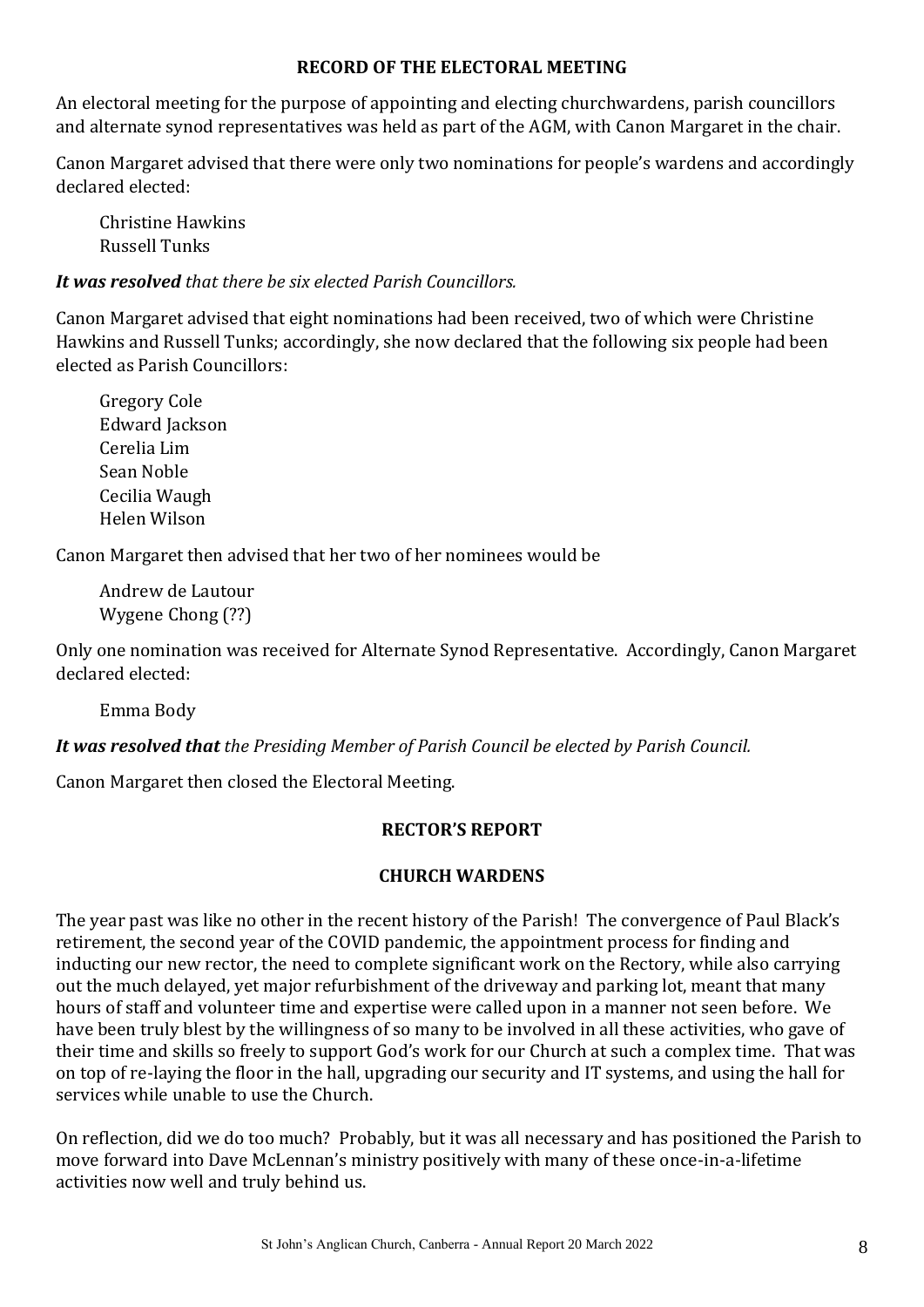In recognising the stage we are now at, the Churchwardens would like to put on record their appreciation of the efforts of all those who kept the Parish running smoothly through the year and who undertook and supervised the major projects. Canon Margaret Emil shouldered the burden of keeping our worship operating effectively while constrained by COVID restrictions, and Canon Paul Black kindly retuned to see us through the last couple of months of the year. We were also very fortunate to have the Diocesan Bishop, Dr Mark Short, take our Christmas services for us, for which we were very grateful.

Working quietly in the background were our Sacristan Margaret Rodgers and our Parish Administrator Kimberley van Leeuwen, both of whom gave much more than could reasonably be expected during this challenging year. Michael Shaw also did wonders with zoom and social media to keep a meaningful youth and family program running while David Adams continued his great work with supervising our paid parking arrangements, again faced by the challenge of unpredictability caused by the pandemic.

Our major projects were the responsibility of the Projects Committee of Parish Council (Steve Moseley, Rob Brooks, Helen Wilson and Christine Hawkins). What an incredible load they carried with the driveway and rectory, for which we give them special thanks. In particular, the Parish is so fortunate to have Steve and Rob, both architects, working on its behalf, which means that major efforts like the rectory and driveway have been discharged professionally and competently to the benefit of the whole Parish.

Much of the work of Parish Council during 2021 was directed towards preparing for the arrival of our new Rector, and how we manage the impact of COVID on Parish activities. This included the project work just described, working to the interregnum plan we have for the period 2020-2022, and completely re-thinking how we identify and manage risk. We have taken the high-level view that risks are matters that stop us achieving our Parish objectives. That has made it easy to identify risks right across the spectrum, such as those which can interfere with ministry, through to those which are much more evident, such as WHS matters.

A significant decision was taken by Parish Council to change over its computer network to a cloudbased system from the in-house server arrangement used to date. Once complete, Parish Council will then commence a project to rationalise and modernise its information system so that all key Parish documents and archives are available via the cloud. We are also exploring the best means by which we might live-stream services from the Church and hope to have that in place in the first half of 2022.

It is pleasing to note that the number of people following the St John's Facebook page has grown to 574 since it was set up in April 2019. Its regular posts have entailed communicating updates in the Parish to members and visitors. Popular topics included Christmas services and general activities in the parish. Since the *St John's@6 Group* Facebook group was set up in 2017, it has grown to 42 members, who have used it as a platform to share songs used during the service and other relevant and interesting information.

As we continue to gather in person, the use of Facebook will also continue to be an additional but effective platform of engaging people connected to the parish.

We continued our commitment to missions through 2021 and took the decision to increase mission giving from this year. More details will be found in the separate report from the Missions Committee.

St John's Anglican Church, Canberra - Annual Report 20 March 2022 9 Again, it gives us pleasure to thank all our colleagues on Parish Council and its committees for their on-going contributions and support. While Parish Council is seen as the peak leadership and governance group of the Parish, it could not carry out its responsibilities without all those who work on its committees under the guidance of their chairs: they are the Finance Committee, the Property and Maintenance committee, the Projects Committee, the Schoolhouse Museum Board of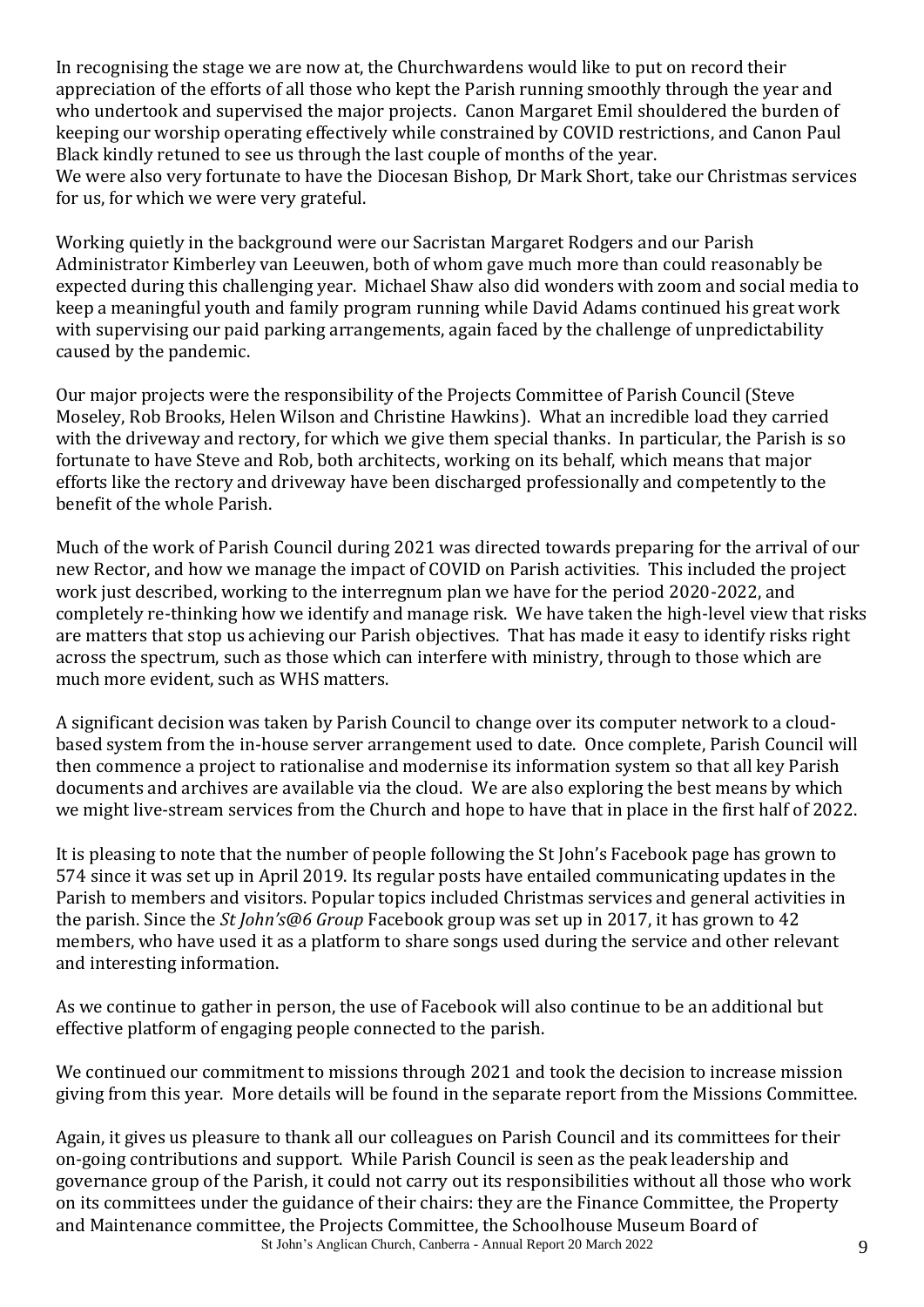Management, the St John's Care Management Committee, the Missions Committee, the Risk Management Committee and the Aged Care Advisory Group. Together with Council this represents a huge complement of mostly volunteers who give of their time.

Christine Hawkins **John Richards** Russell Tunks

**Peoples' Wardens Rector's Warden**

#### **AGED CARE / ASSOCIATE PRIEST**

The work in Aged Care in the parish is coordinated by Canon Kevin Stone, working in conjunction with the Rector of the parish. This last year it meant working in close relationship with Canon Margaret Emil and Canon Paul Black who were Locums. The committee is chaired by the Aged Care Pastoral Coordinator and is made up of the following parishioners: Joan Armitage, Bec Collette, Ailsa Curtis, Bev Forbes, Airdrie Isbister and John Lamb.

COVID-19 understandably has had a major effect on the parish with many activities having to cease. One such activity, Cuppacomalong recommenced at the end of last year and it is hoped to continue this activity on the fourth Monday of the month. Numbers of parishioners have stayed away from services of worship because of the pandemic. Social distancing, the wearing of masks as well as limited or no singing have all affected all parishioners.

It has also been heartening to see the resumption of the two Bible Study groups. Both Rev'd Vicky Cullen's Wednesday group and Bible for Blokes, which I lead, have operated in the latter half of the year. Plans are being made for appropriate Lenten studies which will begin soon.

A decline in the number of clergy able to conduct services has meant that some worship services have had to be reduced in number. Because a number of these services were attended by older parishioners it is understandable that this change has brought about some degree of confusion. In addition, the message of their children, because of the pandemic has been "stay at home". Understandably there has been a decline in the health of a number of aged parishioners, some of whom have been regular worshippers over many years. Home communion has been provided to 25 people. There have been 71 acts of Home Communion occurring in the last year.

Other pastoral care has occurred with the ministry to the dying as well as the conduct and follow-up to Funerals. Numbers of people have appreciated and used the Parish Website "Funeral Arrangement Form" as a help and guide for their own funerals. Time has also been made available for making and receiving telephone calls as well as home visits.

Because of the pandemic there have not been any educational seminars for some time. Plans were being arranged for members of the ACT Committee of the Ageing to speak about such matters as "considerations needed from moving from a person's home to an Aged Care Facility". Hopefully this topic can still be addressed in the future.

The work in aged care has been a privilege and a rich learning experience for myself and others. Developing a closer relationship with many parishioners has brought about many shared benefits. We look forward to working with our new Rector, Rev'd Dave McLennan.

Rev'd Canon Kevin Stone, Associate Priest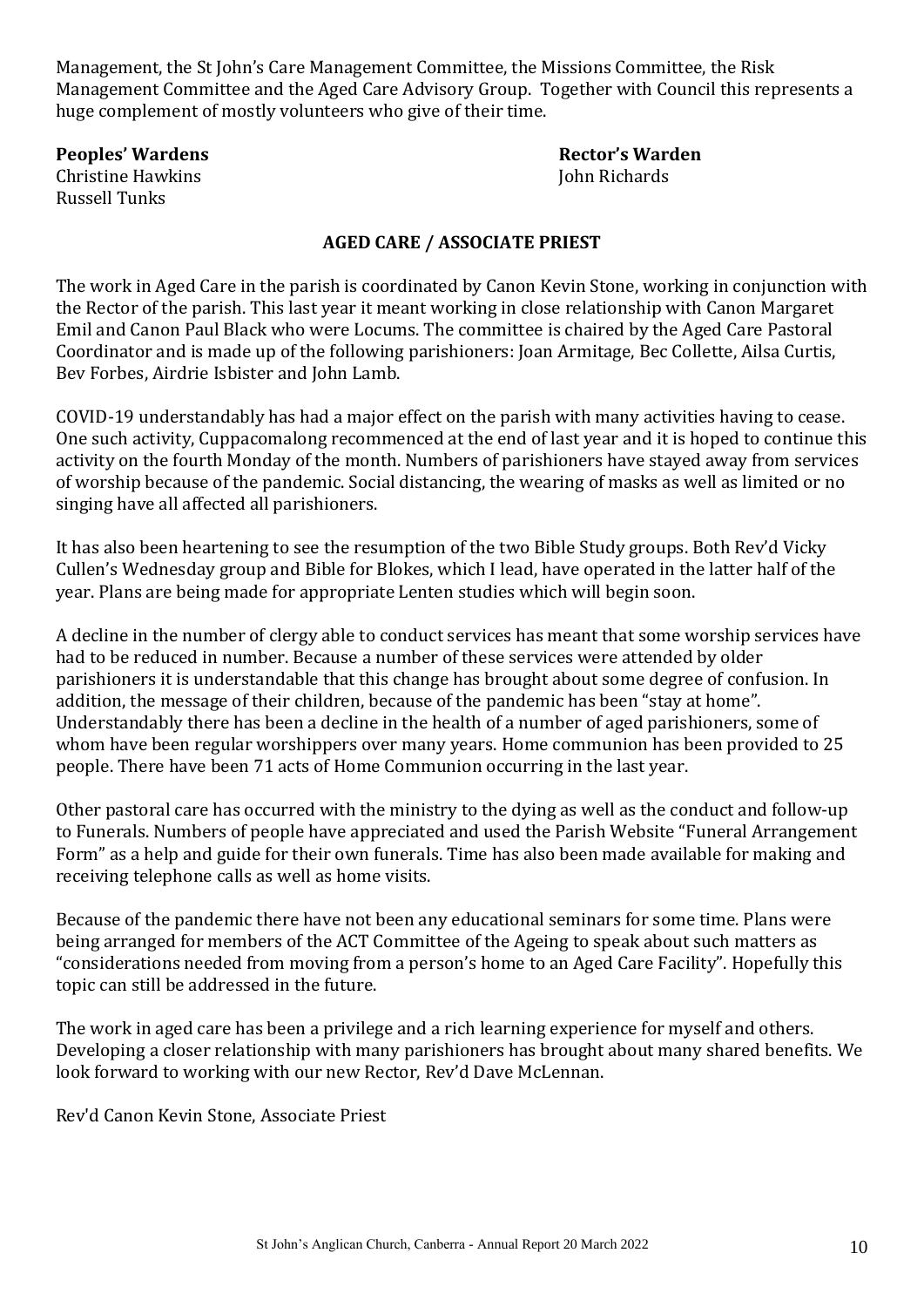#### **BELLRINGING**

COVID-19 restrictions meant that 2021 was a quiet year for bellringing. The Monday evening bellringing practices had to be cancelled as it was not possible to maintain the required social distancing. Further, the cancellation of most weddings during the year meant that there was little demand for the bells.

With the re-introduction of some Sunday services, we were able to resume ringing on Sunday mornings, although with only one bellringer instead of two in the tower at any time.

There were however a couple of highlights during the year.

#### *200th anniversary of the Ellacombe Chime*

St John's bells are technically known as an Ellacombe Chime, a method of installing and ringing bells invented by the Rev'd Henry Ellacombe in Bitton, England, in 1821.

To mark the 200th anniversary of the Ellacombe Chime, the Bitton Parish History Group organised an ambitious day of bellringing on Saturday 26<sup>th</sup> June 2021. St John's was one of over 130 Ellacombe Chimes around the world that rang out at or near 12 noon (local time) on the day, beginning in New Zealand and ending in Canada – a time difference of 17 hours.

#### *The Sounds of Time*

On Advent Sunday (28 November) at 11.15 am, we played the hymn *Conditor alme siderum* (Creator of the Stars of Night) on St John's bells to commemorate the 700th anniversary of the first mechanical clock to play a named tune. The clock was installed in St Catherine's Monastery, Rouen, France, in 1321. The hymn was traditionally played during Advent and reminded hearers of the glory of God's creation and the connection between themselves, time, and the cosmos. It is also one of the first examples of recorded music. This event was a collaboration between churches, secular musicians, and the Australian Research Council Project '*The Sounds of Time*.'

Charles Body

#### **CATERING**

Due to the restrictions associated with COVID-19, there has been no catering in any form for any event in 2021.

Updated by Kimberley van Leeuwen

#### **CHILDREN AND YOUNG PEOPLE'S MINISTRY**

2021 started with three ministries across kids and youth. Mainly Music restarted, kids@church Younger and Youth all were active for a portion of the year. We only experienced one shorter lockdown in the 2021 period, which allowed a time of reflection over the current ministries and the current climate.

kids@church Younger consists of those in grade three and below. It is run by dedicated volunteers, Mary, Edward, Ange, Andrew and Kate. We thank Kate for volunteering in this ministry as she has chosen to move away from Canberra for 2021.

This year, there was a curriculum change as we moved away from Godspace towards kidssundayschool.com. Although this has provided challenges, the challenging topics have been reflected in the life of the youngest children too.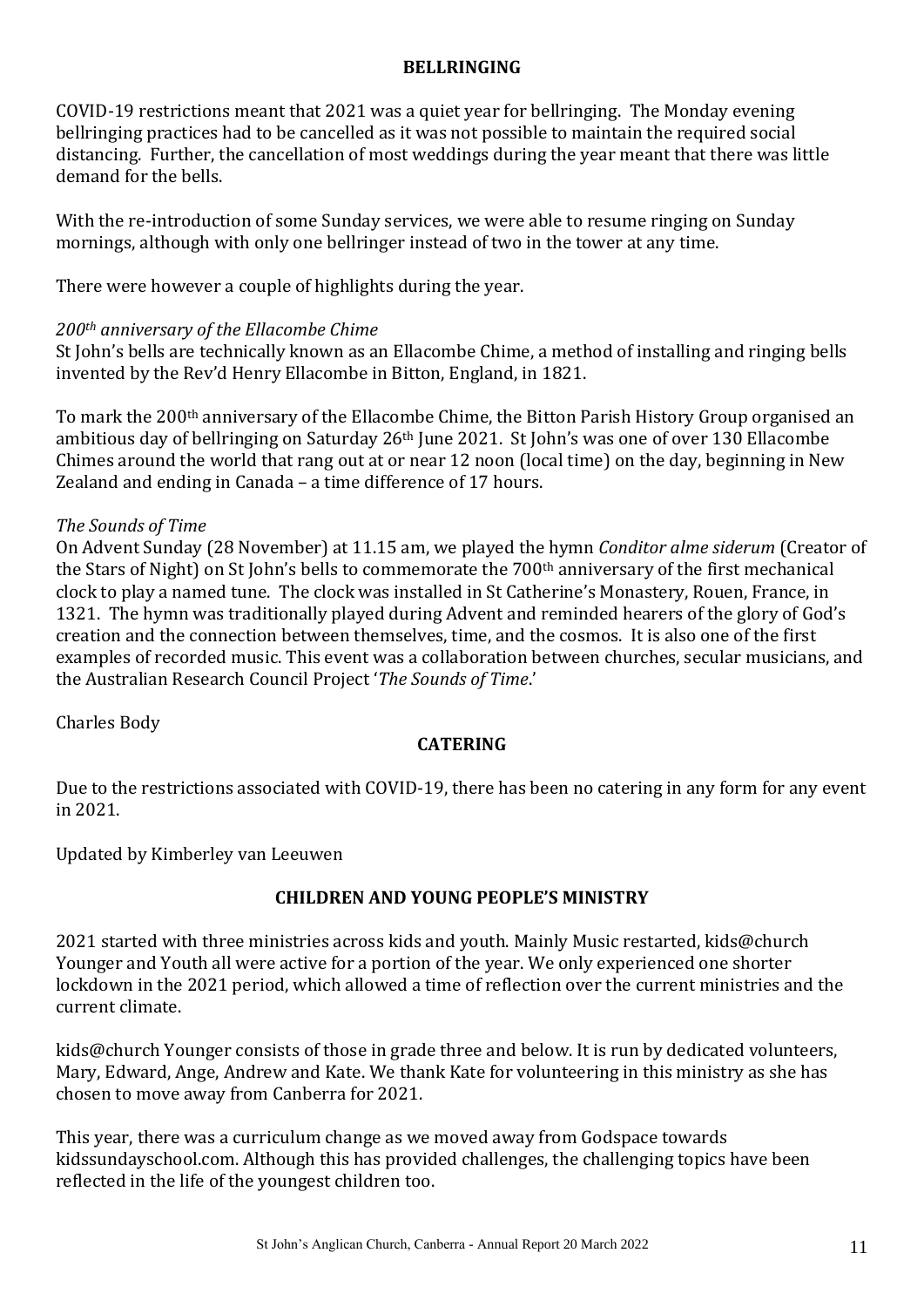While there was a lockdown in Canberra in term three, our parents were provided with the content needed to run kids@church from home from our curriculum. Home teaching was considered the most sustainable for this lockdown.

Across the in-person weeks, we saw an average of four kids each week. There was no attended ministry in the lockdown period; it is not included.

Youth extended its age from grade six to grade four and runs up to grade twelve. Sticking along mostly with the lectionary means the group approaches readings over the entire bible, the same readings their parents and carers encounter in the service. Our assistant leaders have been greatly appreciated over the year being Jamie and Jay.

During the term three lockdown, the youth were provided with video talks based on the same readings. As these had stats connected at the start, there was a good pickup considering our regular attendance. We also directed youth to the North Canberra Group, which provided healthy supervision in the online environment. During the lockdown, statistics dropped more and more; this was seen in other groups around Canberra.

Across the in-person weeks, there was an average of five youth each week. There was no attended ministry in the lockdown period from St John's in the lockdown period. Those weeks are not included.

Mainly Music restarted in 2021; it continued until the lockdown in term three. It started with a low attendance rate and only gained momentum before the lockdown. With limited weeks of allowable restrictions left in 2021 upon reopening, it was decided not to reopen. With several the present families moving on with the children growing up, it was decided to put Mainly Music on an official hold until we can relaunch Mainly Music well.

During the year, there was also the start of collaborative ecumenical ministries in the North Canberra Region, which we were involved in. This is continuing in 2022 with Synergy's additional support. The first event was hosted on 18 Feb as a BBQ here at St John's. We ran a day out for the Youth in the winter holidays who all had a blast with various activities, rock climbing and a VR escape room.

The most considerable distress last year was volunteer numbers. Most children and youth activities need two trained adults to run each week, and last year we really ran the gambit on if there would be enough volunteers. This also was the case to start this year. Although there is some renewed interest in volunteering, transferring this to volunteer numbers will take time. With the increase of children and youth numbers, there will be an increasing desire to re-add the middle group on a Sunday. Readding the middle group will allow a more targeted teaching to grades three to five and six to twelve and is very important. Mainly Music will also need a large number of volunteers before restarting.

The year ahead is full of hope in many ways, hope for stability of the world amid the pandemic and global powerhouses, and hope for growth in our Parish. In turn, we all hope that we promote the Gospel and the Kingdom of God. I hope to continue to see the Youth and Children group, seeing them become a part of the Parish.

On to the new year,

God Bless!

Michael Shaw, Young People's Ministry Facilitator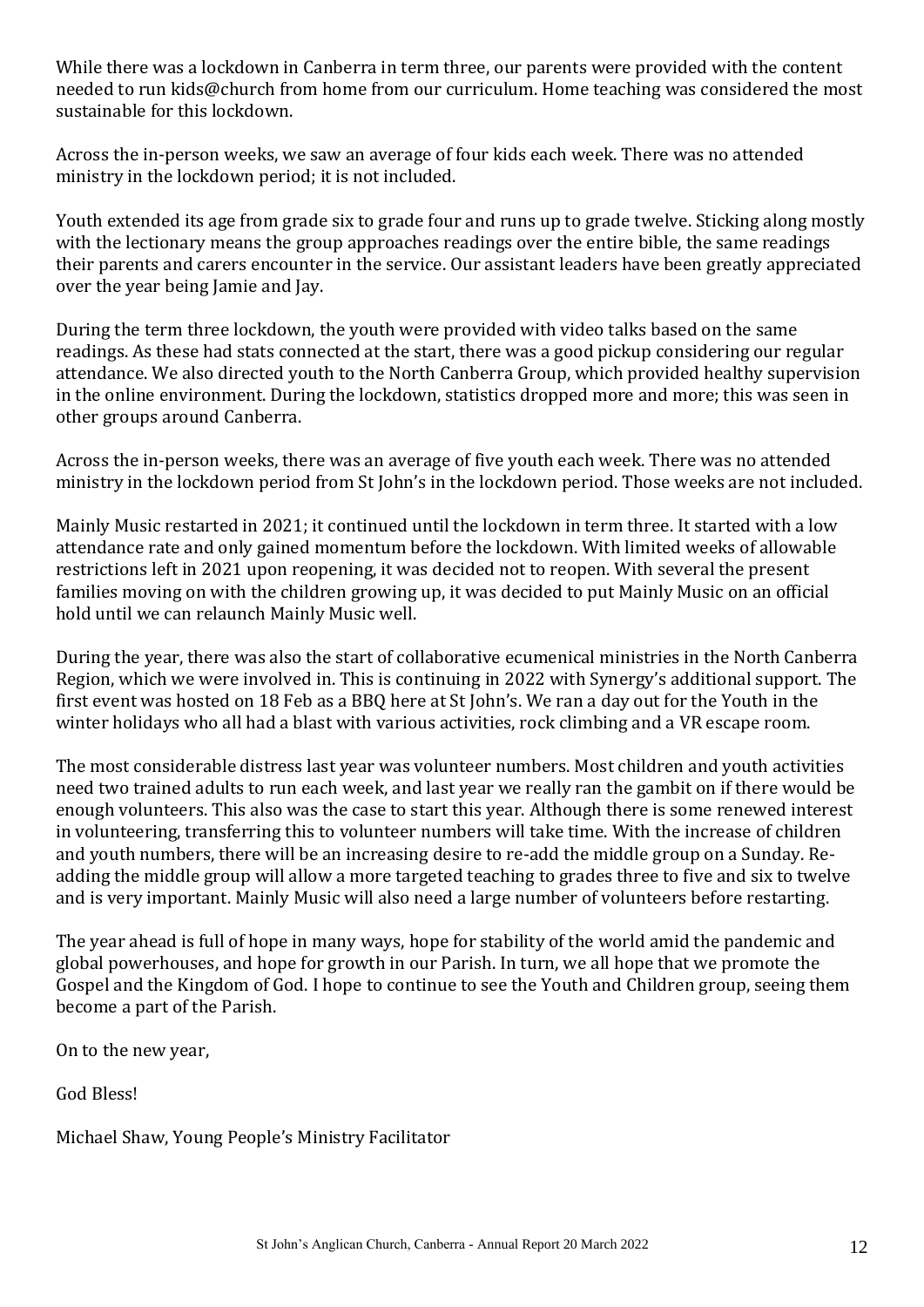#### **CHRISTIAN MEDITATION**

The long tradition of Christian Meditation at St John's continued through 2021.

The Meditation Group met at 5 pm throughout 2021, with a combination of face to face and zoom, or zoom only during lockdown periods. Up to 14 join the weekly session, with the average being around 9 people.

A number of members of the stjohns@6 congregation is exploring the setting up of an ongoing meditation group which would meet later than 5 pm to accommodate people who are working. We have shared resources to support the setting up of this group

The World Wide Community for Christian Meditation Australia lists the current group on its website which gives us all access to their many resources.

Joan Armitage & Winifred Lamb

#### **CHURCH CLEANING**

Unfortunately, the Monday Church cleaning roster has been completely depleted. We now have only one dedicated volunteer who cleans every Monday and keeps the church in tip top shape for the week to come. Thank you to Vicky Moseley for continuing to assist with this. The Church is cleaned on a Friday by the contract cleaners.

Updated by Kimberley van Leeuwen

#### **CUPPACOMALONG**

Beginning again on February 28 after a long Covid effected hiatus, we look forward to this group convening monthly throughout 2022.

Updated by Kimberley van Leeuwen

#### **FAIR**

St John's Community Fair was cancelled due to Covid for the second year in a row. We will be seeking a new Fair Coordinator in 2022 and hope to come back with an event later this year.

Updated by Kimberley van Leeuwen

#### **FLOWER POWER**

Congratulations and many thanks to our dedicated flower team. It is due to your talent and time that we at St John's enjoy floral tributes each week, also enabling parishioners the chance to donate flowers in memorial for their loved ones.

It was a challenging year requiring a vase in the hall for the 9:30am service, as it required us being able to borrow a key to open the hall, from the Parish office and thus the office needed to be open.

We farewell Robyn, Dawn and Natalie from the team and welcome Sally. It would be appreciated if two more parishioners could offer to join our team. Please contact Sanya Ritchie if you can help.

Many thanks to our eight regular members, and to Jenny for cleaning our brass. This makes our roster duties so much easier.

Bless you all. Sanya Ritchie - Co-ordinator.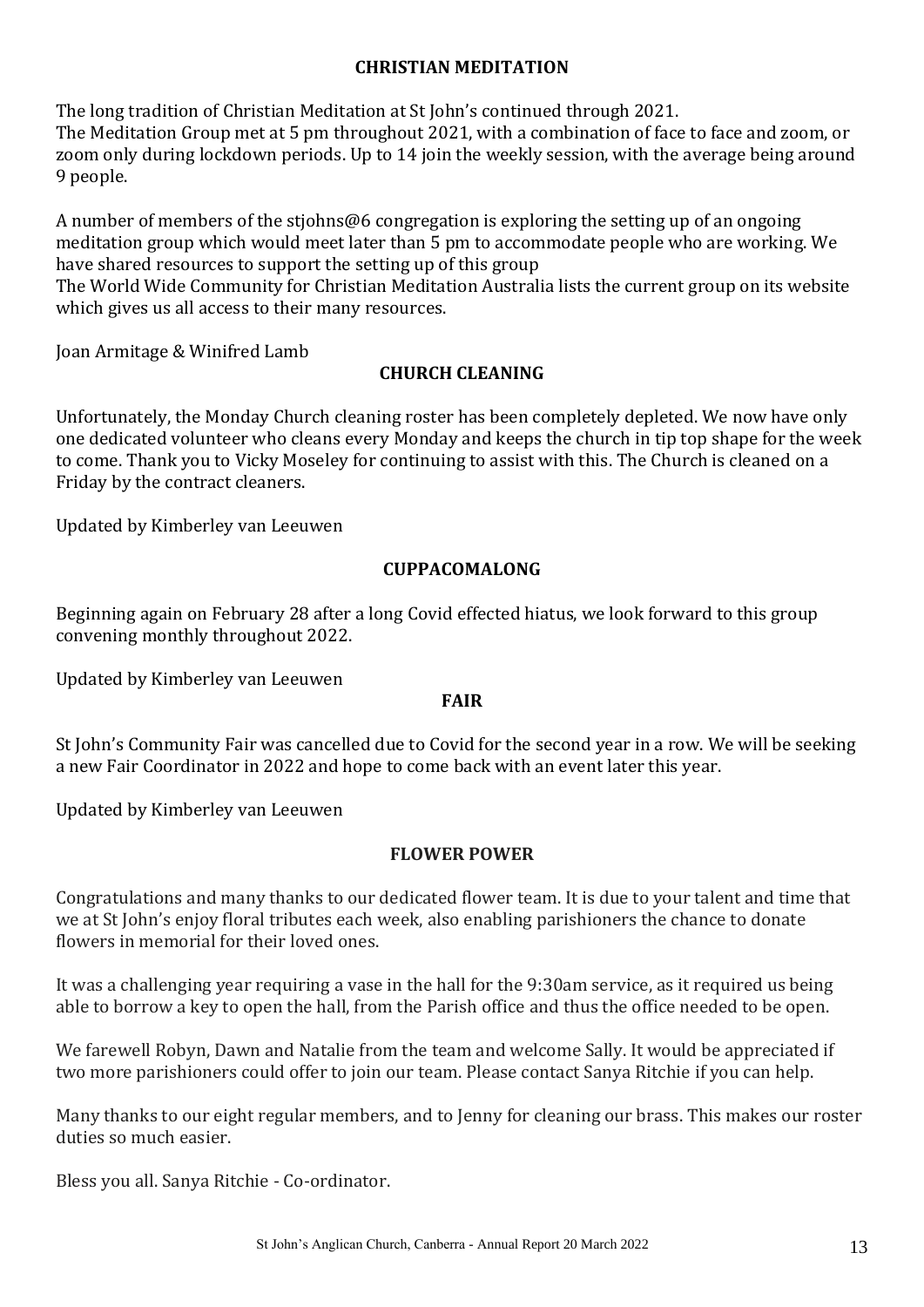#### **FRIENDS OF ST JOHN'S**

Again this year Covid has disturbed our meetings with lockdowns in March and August-October. We managed to have two services with speakers: Dr Winifred Lamb on January 31st, "Faithfulness in a post truth age" and Dr Monica Short on May 30<sup>th</sup>, "Why I love the Anglican Church. Exploring Ecclesiology via a Social Work, Sociological and Theological Lens." Both were well attended, and we had "Covid safe" luncheon afterwards-with disposable cups, plates and cutlery and delicious sandwiches and cake served from behind a screen with tongs. The drinks were poured as were coffee and tea. Thanks to committee members Suzanne, Robin and Penny for serving.

We had invited Air Vice Marshall Alan Clements for a date in September to celebrate 100 years of the RAAF. That meeting was cancelled due to Covid, and we hope he will be able to speak later this year. Professor John White has accepted my invitation to speak at our meeting after the 11.15 service on 6<sup>th</sup> March 2022 in conjunction with our AGM.

I would like to thank Suzanne Howarth, last year's Chair, for all her help and support, Gail Davis for maintaining the data base with the list of members and organizing mail outs, Robin Williams-Hopper as secretary, Janet Brandon as treasurer and Malcolm Brandon as minutes secretary.

We decided not to charge Membership fees for last year due to lack of activity we may decide the same this year.

Alvin Hopper, a committee member, died suddenly in early May. He was stuffing envelopes at our committee meeting at the end of April. Our hearts go out to his wife, our secretary Robyn, in her grief. She produced an agenda and minutes for our October meeting and, despite having moved to Canada, she joined our November and February zoom meetings.

Three exciting things have happened this year apart from our two speakers:

The Friends purchased two cedar trees for planting in the church grounds.

We have also given to the Parish a new set of green vestments made by Sylvia Cullen, a textile artist from Crookwell.

Dr Barbara Hill has written an updated History of the Friends of St John's which begins in 2009 where Geoffrey White's History ends. Both have been printed and are available at our AGM. Please contact me if you want a copy of one or both.

We were not able to have our AGM or a speaker in January as it clashed with the arrival of our new Rector the Rev'd Dave McLennan. We will have our AGM and a speaker on March 6th. We had a fruitful meeting with the Rev'd Dave on 6 February. We discussed the aims and objectives of the friendschiefly to help preserve the grounds and buildings, to promote the culture and heritage of the St John's community through its outreach activities. It is not wedded to 1662 liturgies, though when it began in 1986 the modern prayerbooks had not been produced. The speakers we choose are distinguished and speak on a broad range of topics.

The Rev'd Vicky Cullen (Acting Chair)

#### **LAY SYNOD REPRESENTATIVES**

The Synod is the 'parliament' of the diocese. Each parish in the diocese elects three lay people who serve for three years. Ian Dalziell and Suzanne Howarth are those representatives for St John's. Emma Body is an Alternate Synod Representative.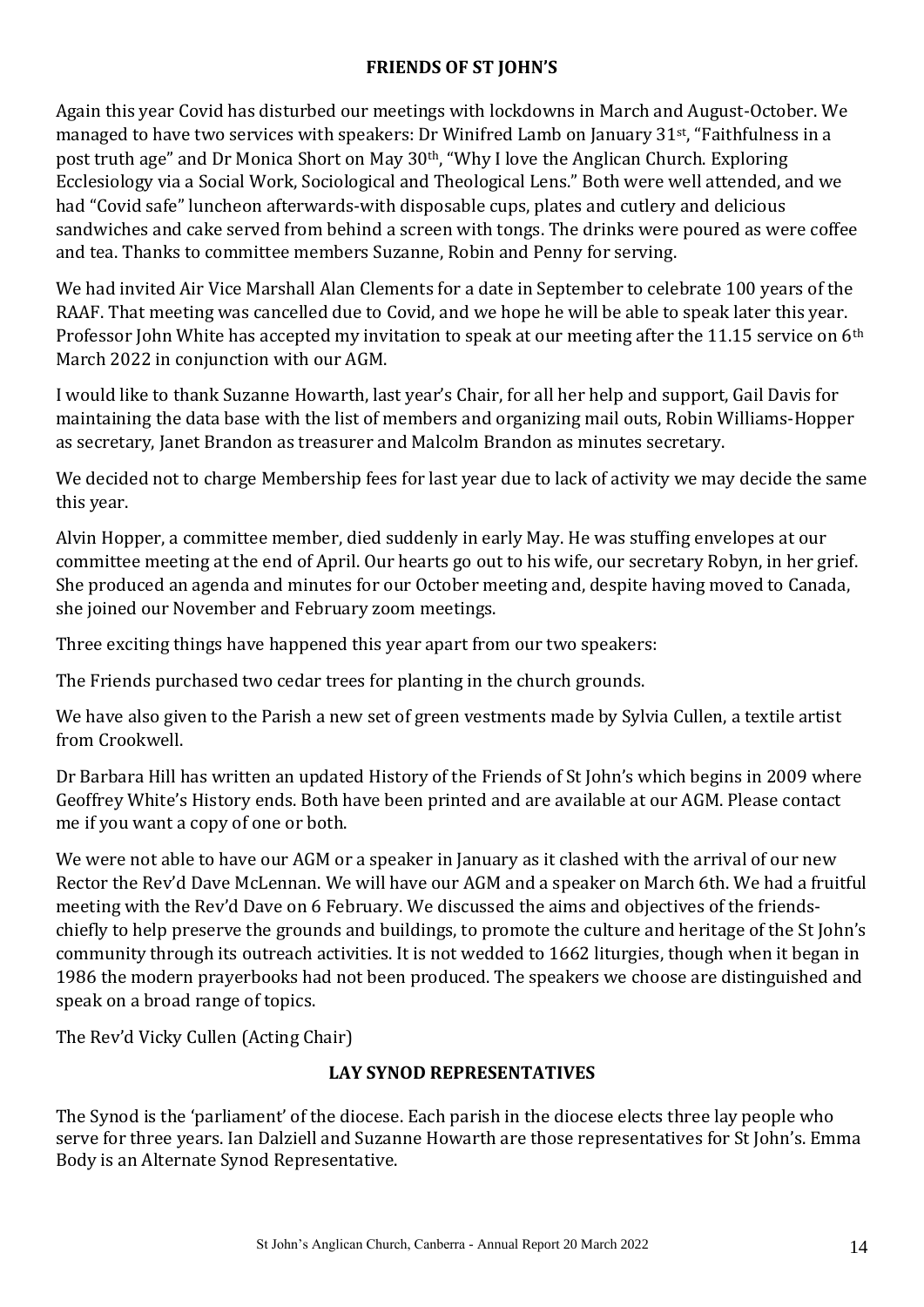Despite the never-ending challenges presented by Covid 19, the life, work and good governance of the Anglican Diocese of Canberra and Goulburn continues.

Bishop Mark conducted three Zoom update sessions so that all Parish Synod representatives from across our Diocese could tune in and follow what is going on across the very large and diverse Anglican community of Canberra and Goulburn.

Suzanne Howarth

#### **MISSIONS COMMITTEE**

The Missions Committee continued its work in 2021 looking at both missionary support within Australia and overseas. Its members were John Richards and Cecilia Symonds (who joined as convenor in May).

The budget available to the Committee in 2022 is \$18k. The Committee chose to allocate funds in the following way -

In examining the support for external mission activities, it was agreed that for 2022:

- 1. Support for the CMS missionaries Nathan and Maki Clapham in Japan should continue; an amount of \$5.5k was allocated for 2022. The Committee notes that CMS's aims are supported by the Church.
- 2. Support for Wontulp-Bi-Buya College in Cairns to continue (a training college for Aboriginal and Torres Strait Islander ministry). \$3k is allocated for 2022.
- 3. Support for Newton Theological College in Papua New Guinea, a ministry training college. An amount of \$5k was allocated for 2022.
- 4. Support to Bush Church Australia, \$1.5k was allocated for 2022.
- 5. Support to Anglican ministry and clergy in Ngukurr, South East Arnhem Land, \$3k allocated in 2022, with the intention of giving this amount sustainably over 5 years.

In relation to internal spending on mission-directed activities, this will be discussed further in 2022, noting there was an update to the Parish Website in 2020 and an Instagram campaign, focussed on attracting more ohns@6 attendees.

#### *The Terms of Reference of the Committee are*:

- 1. Advise Parish Council on
	- a) the principles that should guide the selection of mission to support, having regard to the balance desirable over local and overseas missions, and those which offer aid programs as against those which seek to grow the Church,
	- b) the level of funding the Parish should allocate to support missions in the annual Budget, and
	- c) the specific missions that should be supported.
- 2. Each year review all missions supported and recommend any variations to Parish Council, including adding or discontinuing specific missions, and the amounts of support given.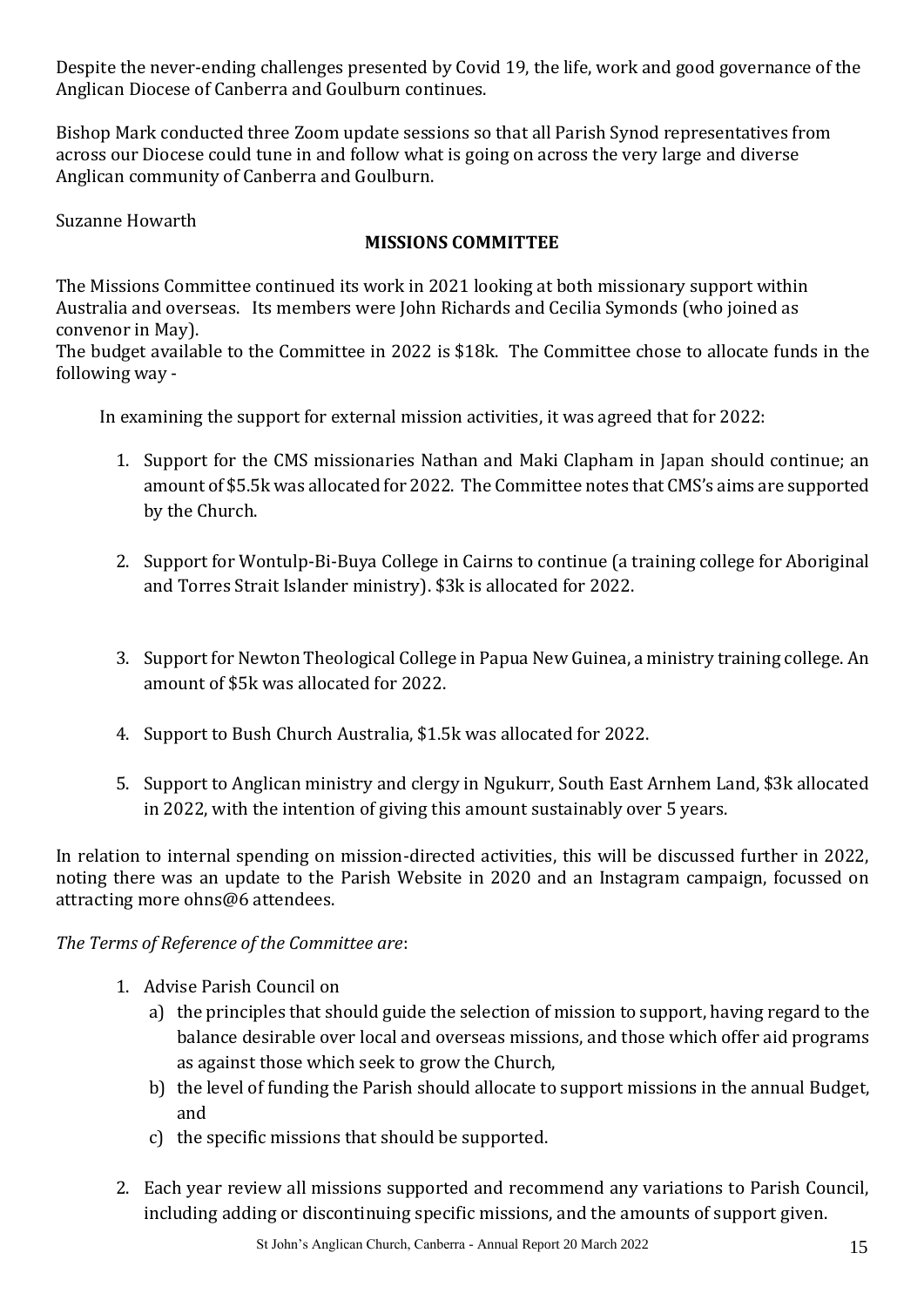- 3. Identify any special cases that might arise between budgets and recommend to Parish Council means by which those special cases might be handled.
- 4. Ensure parishioners are kept informed of the status of the Parish's mission giving program.

#### **MUSIC**

On the wall surrounding the Greyfriars' Church in Edinburgh is a brass plaque, on which is written, "at this spot on such and such a day in 1897, nothing happened." That just about sums up the musical life at St John's during the pandemic.

The year 2020 started well enough with a fine organ recital by Canberra born David Chynoweth, now resident in Italy. The 175th anniversary of the church was celebrated in fine style shortly after, with the Governor General and his wife in attendance, and the choir singing the wonderful anthem, "Re joice in the Lord alway" by Henry Purcell.

That was the last service in the church before the lockdown, and it will come as no surprise to learn that church music was severely limited. A service was streamed once a week, and on occasions the organist was assisted with soloists singing hymns, and some beautiful flute music - thank you to Darryn, Grace and Rosemary. Christmas services were held outside because numbers were limited. When restrictions were lifted somewhat, congregational singing was still prohibited, and the choir was subject to distancing rules.

This year is becoming more promising. All services except the family services have returned to the church, and the choir has resumed regular practices. The first Evensong for the year took place in early February with a larger than average congregation, and the choir received a number of complimentary comments. Evensong is a beautiful service; it is hoped still more people will experience it in the future. The choir will also sing at the 11.15 am services, and it is hoped, at occasional 9. 30 services in the hall as well.

In the brief lifting of restrictions, it was possible for the Royal School of Church Music to hold two lunchtime concerts featuring organ and flute. These were well attended, and it is hoped that such events can take place again in the future.

St John's is fortunate to have organists who have been willing to exchange the organ for the piano (they really ARE different to play), and accept the constant changes during these unpredictable times, so thanks must be extended to Darryn, Lorraine, Nigel and Jayden our organ scholar for being so cooperative, and to the many clergy who made life as easy as possible in such interesting circumstances.

Sheila Thompson OAM - Director of Music

#### **NATIONAL TRUST-ST JOHN'S CHURCH HERITAGE CONSERVATION APPEAL FUND**

Like its immediate predecessor, 2021 proved to be another unusual year. It was the first year in which the Fund's trustees did not meet in the normal way. Instead, we handled all our business through email exchanges between trustees and with the staff of the Anglican Investment and Development Fund. Although this strategy proved effective, we look forward to resuming our normal meetings in 2022.

St John's Anglican Church, Canberra - Annual Report 20 March 2022 16 Like previous years, the main activity in the first half of 2021 was the mid-year Appeal. Once again, parishioners and friends donated generously, with \$33,963.89 being raised. Almost half this amount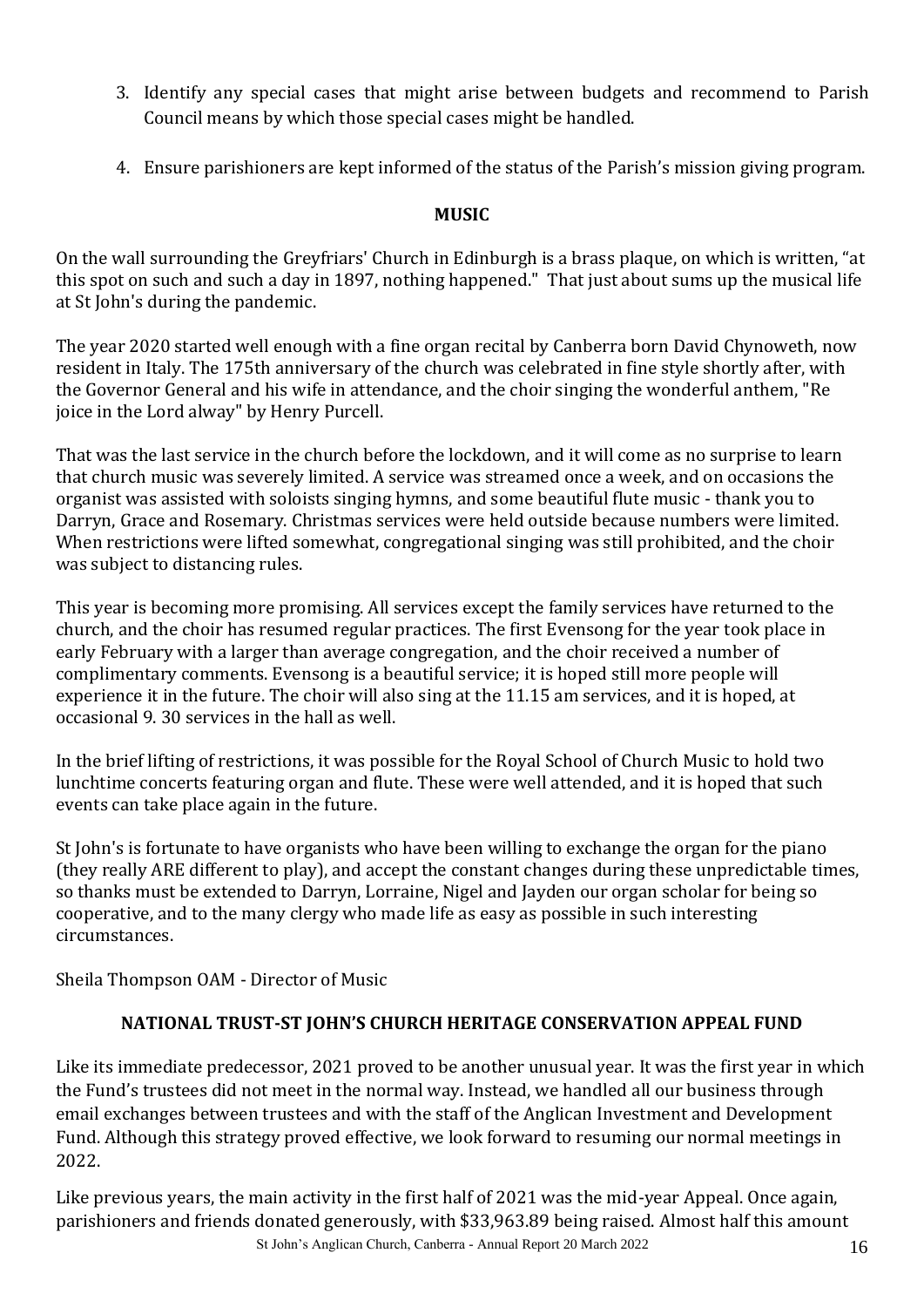(\$15,210) was donated to help refurbish the interior of the Rectory, the focus of this year's Appeal. Other donations, amounting to \$18,753.89, were allocated to the continued conservation of the Church building (\$3810), the Churchyard (\$190), the Schoolhouse (\$300) and to General Funds (\$14,453.89).

With work on the Rectory under way by mid-year, the Heritage Fund's trustees were able to support the project with a payment of \$63,593.68 in August, the amount being drawn from both our Rectory funds (\$15,260) and our General funds (\$48,333.68). It represents a significant contribution by parishioners towards the cost of restoring and upgrading the Rectory for our new Rector and his family. A second project co-funded during the year was a report prepared by Gerry Cummins and Jill Stehn on the conservation of the stained-glass windows in the Church. This expert report cost \$16,945.50, with the Heritage Fund contributing \$5405 towards this amount. The project received a grant of \$10,000 from the ACT Heritage Council.

Each year the Fund pays 3 per cent of the amount in receives in donations, capped at \$2,000 p.a., to the National Trust of Australia – ACT in recognition of the advice provided to trustees and to the Parish more generally. The Fund's link to the National Trust enables donors to claim tax deductibility for their donations. The payment made to the National Trust in 2021 was \$1,041.51.

At the end of the calendar year, funds held by the National Trust–St John's Church Heritage Conservation Appeal Fund totalled \$111,767.89. The funds are held in a current account and a term deposit account with the Anglican Investment and Development Fund.

Randall Wilson chaired the committee of trustees throughout 2021, with the other two general trustees being Philip Creelman and Steve Moseley. Eric Martin, representing the National Trust of Australia – ACT and Canon Margaret Emil served as ex officio trustees of the Fund.

Randall Wilson, Chair of Trustees

#### **PARISH OFFICE**

To say 2021 was a bumpy year would be quite the understatement. Sadly, this is a light description. Unfortunately, last year nearly marked my retirement from the parish office because of having to deal with some instances of unkindness, intolerance, and frustration. Fortunately, it was balanced out by understanding and support from the greater portion of the community and I'm still here.

Covid once again played a huge part in our operations and the 9-week lockdown was difficult but manageable. My team has been further depleted with only two office volunteers remaining. Just as we looked to recruiting more, the ACT was thrust into lockdown. As per last year I am extraordinarily grateful for the flexibility afforded to me to continue working.

**Bookings –** Both Regular and Casual bookings remained on hold due to the ongoing COVID-19 Government restrictions and Diocesan guidelines. Lockdown for 9 weeks from August prevented any use of the St John's precinct. Once again, we returned to reduced services in the Hall. Because of this, we have not hired the facility to external parties for over two years. All of our hirers have now resumed their regular booking in accordance with Covid regulations.

**Car Parking** – St John's Monday to Friday pay parking continues to be popular with people who work nearby or in the city centre. David Adams continues to work from home and comes into the office on Thursdays. Following a good recovery from the initial Covid-19 lockdown in 2020, St. John's parking income took another hit in 2021. As before, many of our parking clients switched to working from home during and beyond the lockdown. However, their return to workplaces is more protracted this time and our parking income will take longer to recover to its pre-Omicron level.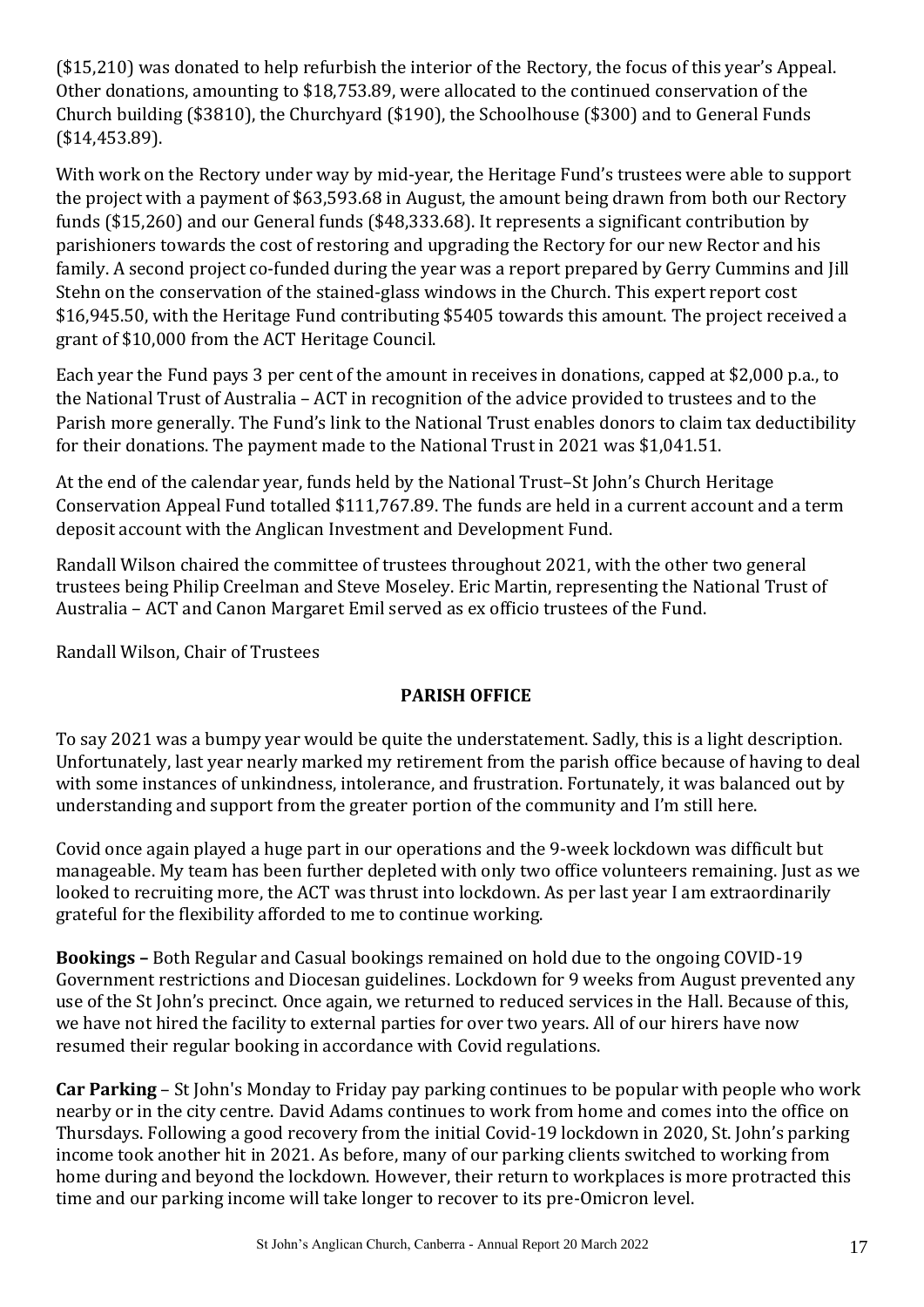**Baptisms** – There were 8 Baptisms in 2021. From early to mid-2021, the service day changed to Saturday - which assisted our Locum. Baptisms ceased with the August lockdown. Beyond this time a waitlist was created to record families wanting a baptism in readiness for a structure set by our new Rector. Our Baptism Coordinator, Pat Knight has had a long leave of absence and we hope she is well enough to return soon.

**Weddings –** Vicky Moseley retired from the volunteer position after our lockdown period. We thank her for many years of service in this ministry. The Parish Office seeks a new volunteer. We hosted 2 weddings in 2021. Most weddings were postponed or cancelled due to COVID-19 and the density limits in the church.

**Funerals & Memorial Services** – There were 12 funerals onsite and 3 offsite at the crematorium (due to the covid lockdown), 1 service conducted graveside at the Gungahlin Cemetery and 1 memorial service conducted by St John's clergy during 2021.

**Interments** - There were 5 interment services at St John's last year into our Columbaria.

**Worship support –** Worship service sheets for the 8.00am, 9.30am and 6.00pm services are prepared and printed weekly.

**Weekly Newsletter –**The current email list set up during COVID-19 now covers approximately 315 people. Each week we email the newsletter to keep the St John's church community informed together. We continue to mail the newsletter to 7 recipients every week.

**Conclusion** – I remain truly thankful for the clergy in this parish who support me daily and for my remaining volunteers who I cherish and would be lost without.

Kimberley van Leeuwen - Office Administrator

#### **PROJECTS COMMITTEE**

It has been very busy and challenging year for the Projects Committee, managing two minor and two complex projects simultaneously including probably the largest project in the Parish's history by cost. Our Projects for 2021 included a new floor for the hall, the long-awaited reconfiguring of the driveway and car park and the refurbishment of the Rectory.

#### **Parish Hall Floor Replacement**

A new vinyl plank floor was laid in the hall to cover the existing wood floor to provide a safe surface for children's and youth activities.

#### **The Driveway Project**

The need to refurbish the driveway and paved parking areas was first raised in Parish Council in October 2015. The original scoping and design work to redesign and resurface these areas was then approved in the following April. The project was delayed several times, the last time in 2020 at the beginning of the Covid-19 outbreak. At the June 2021 PC meeting, approval to proceed was given. Canberra engineering and design firm, Sellick Consultants, were engaged in 2016 to produce the design, NCA Works approvals, and documentation. Their scope was extended to call and assess tenders and supervise the project to completion.

Canberra Civil Contractor's tender was approved. Once work was commenced it was discovered that a new stormwater drainage system was required and additional sub-soil drainage around the outside stone wall of the Schoolhouse Museum was added. The Schoolhouse Museum has opted to plant out new understory vegetation and maintain their newly created garden area around the building.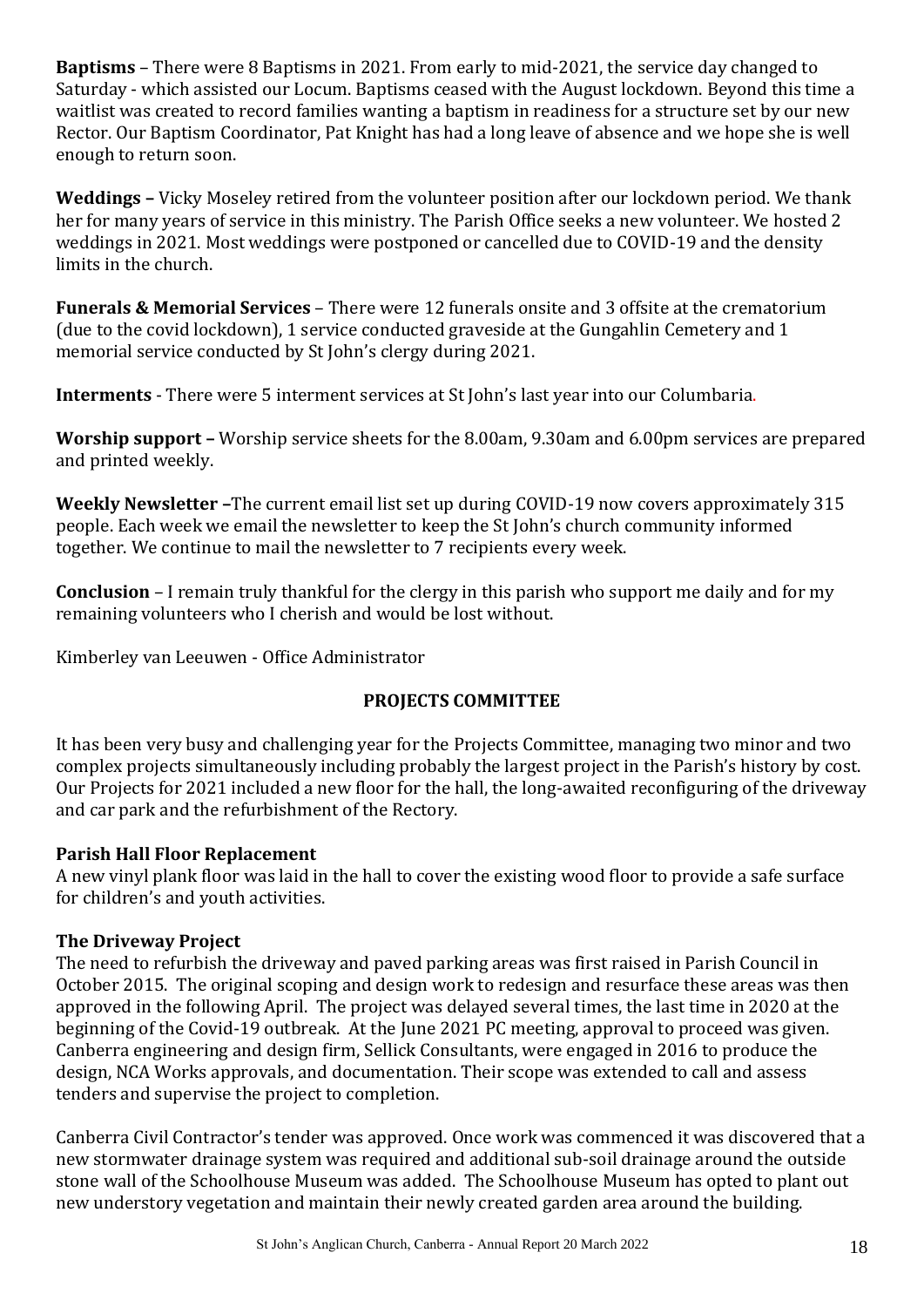This project created a great deal of upheaval to many parts of the Parish's day-to-day functions including access to St John's Care. It was an unexpected blessing that much of the works were completed during the quieter times of the lockdown which reduced the pressure on the parking reallocations. While the project went on slightly longer than the originally planned 10 weeks, mostly due to heavy rains in the final stages, it was completed in time to be used for our busy Christmas period.

The new driveway surface, increased safety, amended layout, garden buffer around the Schoolhouse Museum and other improvements will continue to make a positive contribution to the life of the parish for many decades to come.

#### **The Rectory**

The Projects Committee continued the work approved in 2020 to bring the Rectory up to a satisfactory standard for our new Rector. The need for extensive replastering had already been identified as well as internal painting throughout, new flooring and window coverings along with incidentals such as a new reverse cycle air conditioner, and laundry fittings.

The discovery of asbestos in the ensuite and laundry areas required additional work as did the replacement of a rotting beam and other water damage in the ensuite area. This also required additional tiling and paint work for both. The existing lighting was also replaced, and new power points added as a necessary improvement which led to an increase in the budget allocation.

Changes to the outside patio area and a few minor modifications have also been made to make the property more useable and better suited to the McLennan family needs. An annual inspection will need to take place to stay on top of the inevitable cracking in the walls, but the result, we hope, is a very practical family home that will keep our new Rector and his family comfortable for many years.

There are a few outstanding items: one is a temporary carport that will provide coverage to the vehicles once the addition of a temporary studio, to be provided by the McLennan family, alongside the existing garage is installed. The studio will also require an overhead powerline to be located underground, and plumbing, electrical and water connections made.

During the heavy rains in December major leaks occurred in the two flat roofed area near the dining area and in a corner of the master bedroom. No damage was done to the new floorings, but the area has had to be heavily tarped to prevent further harm. On inspection, the current flat roof areas are likely to be beyond another repair and are currently being investigated for replacement. This will become a new Project for 2022 and will require a separate budget once it has been properly assessed.

#### **Stained Glass**

In April 2021 a report on the condition of our Stained-Glass windows was received by Parish Council by specialist consultants Cummins and Stehn. It was funded by a grant received from the ACT Heritage Council and by donations received by the National Trust- St John's Church Heritage Conservation Appeal Fund. The report was submitted to ACT Heritage Council in August 2021. The Heritage Council has asked the Parish to produce a plan of how we intend to address the deterioration or possible restoration work as noted in the original report. While not currently one of the Project Committee's official projects, the plan is now under consideration by the team of Helen Wilson, Steve Moseley and Rob Brooks and will be provided to Parish Council for consideration.

Steve Moseley, Rob Brooks, Helen Wilson and Christine Hawkins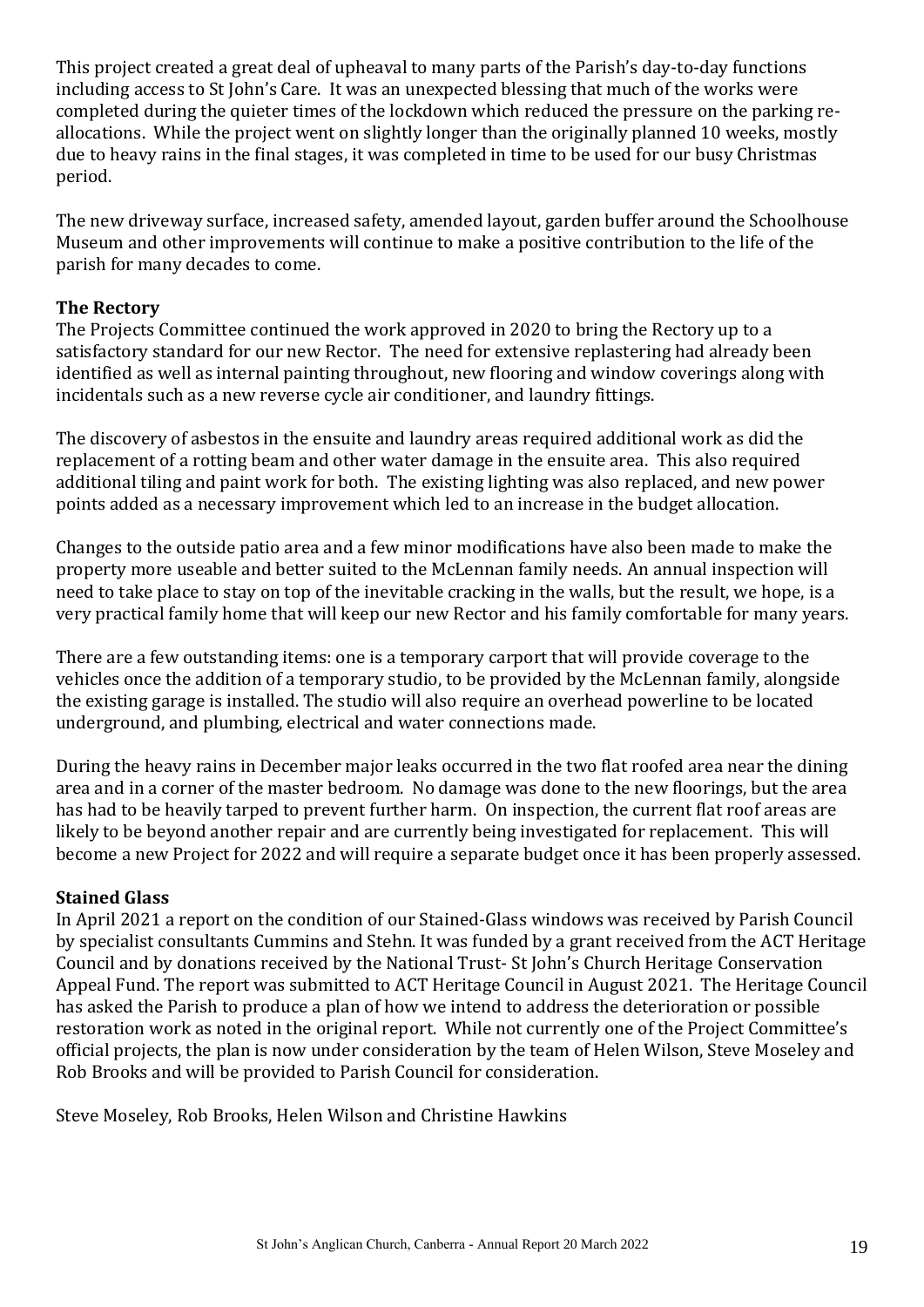#### **PROPERTY AND MAINTENANCE (P&M)**

The P&M Committee worked within the Terms of Reference for the Committee 2019 and *Guidelines for the Management of the St John's Precinct*. The Committee references the conservation management plans: *Conservation Management Plan for the St John's Church Heritage Precinct Landscape, Reid, ACT* (2010) and *Anglican Church of St John the Baptist Canberra ACT – Significant Structures* (2015) as well as the Facilities Management Plan (2018).

Members thanked Steve Moseley for his previous long-standing commitment as our Chair.

Our work was interrupted by the COVID-19 shutdown. Vitally, this reduced both the number of volunteers offering to assist, and the hours contributed by those who were available.

What did we achieve?

- Contracted out: extensive tree and hedge pruning across the precinct; the gutters throughout the precinct cleaned of debris; electrical and plumbing work; handyman tasks in the hall and church; re-gravelling of the Amaroo St temporary car park; maintaining curtain tracks in the Parish Hall; hedge pruning; gutter cleaning
- Ordered new signage for the temporary parking areas; mulched the rose and memorial gardens; planted callistemons and camellias; cleaned out accumulated 'stuff'; purchased green bins for the three residences; cleaned the fountain.
- General landscape maintenance with endless lawn mowing, green waste removal, raking, shrub pruning and weeding.
- We continue to manage our four restricted areas of native grassland as the habitat of the endangered Golden Sun Moth, as requested a decade ago by the federal Dept. of Environment. We monitor the adult form of the moth when it emerges from underground for a few weeks at the end of Spring. The moth numbers are greatest in dry seasons, and in recent wet years their numbers have been drastically reduced.

The Committee thanks our volunteers, both in the monthly working bees and those who respond on an 'as needs' basis: Phil Creelman, Christine Goode, Tim Wright, David Adams, Ross de Vere, and Pat and Steve Wilson. A special thanks to Craig Dwyer for his work in the grounds for several months during the year and to Kimberley van Leeuwen for support from the Parish Office. The Committee thanks the Friends of St John's for funding the planting of two Deodar Cedars.

The continuing challenge for the Committee is how to encourage new members to join the current small number of mature-age volunteers. The tasks are continuous with the weather encouraging rapid grass and weed growth, yet there are a wide range to select from. All are most welcome as we seek to reduce safety risks yet offer a welcoming site.

Our volunteer work is constrained by the level of funds available to enable the Committee's to maintain the Church's ACT Government heritage listed precinct in good form. St John's is a feature of the local community of Reid and needs to maintain good relations with its close neighbours. That includes ensuring the precinct is welcoming to visitors and adds value to the neighbourhood.

As there is never sufficient funding to undertake the work desired, nor until now, the number of volunteers to undertake all the tasks, we continue to welcome all offers of assistance, whether one off or continuing.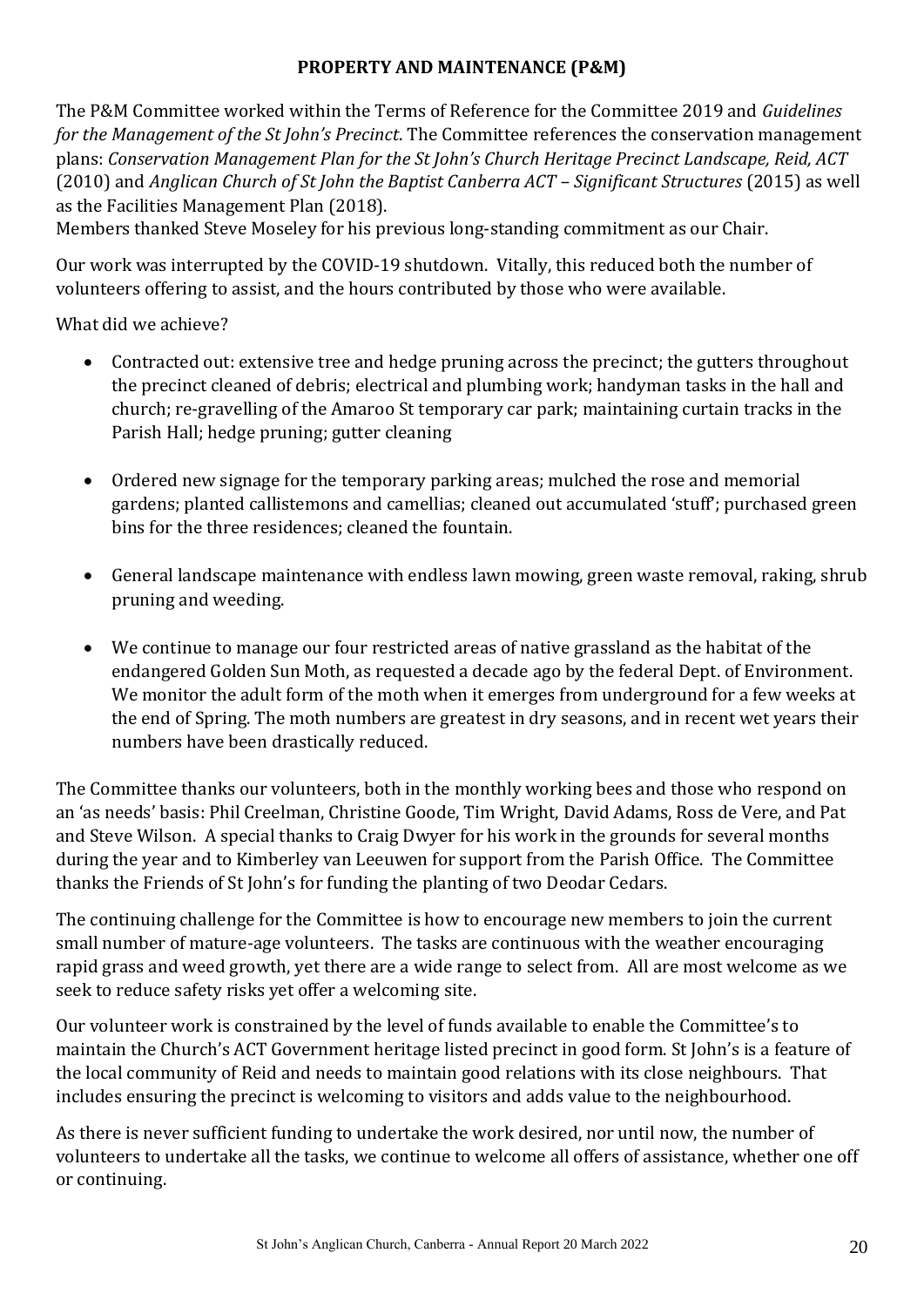The members of the P&M Committee in 2021 were: David Adams, Barbara and David Hill, Colin Lendon, George Pooley, Bill Sutherland and Helen Wilson.

Helen Wilson, Chair

#### **RISK ADVISORY COMMITTEE**

Scripture calls us to be faithful stewards of that which God entrusts to our care; people, property and all God's creation.

The Risk Advisory Committee (RAC), a subcommittee of the Parish Council, has the responsibility to advise the Parish Council, through the Executive Committee, on the management of risks to the Parish's stewardship responsibilities.

The Terms of Reference (TORs) of the RAC are to:

- 1) Advise the Parish Council on risks to the Parish Council Terms of Reference.
- 2) Advise the Parish Council on risks to the St John's interpretation of the Five Marks of Mission and the effectiveness of the current controls and treatments.
- 3) Advise the Parish Council on the effectiveness of, and adherence to, its risk management practices and procedures by St John's Parish Council and its committees.
- 4) Coordinate the education and training of risk management practices as required across the Parish.

The RAC comprises the Rector, John Richards (Rector's Warden and Presiding Member of the Parish Council), Helen Wilson (Chair, Property & Maintenance Committee), Jason Haines (Executive Officer, St Johns Care) and John Stafford (Chair).

The prime focus of the RAC this year was assisting the Parish Council (through the Executive) to identify and manage the risks to a successful interregnum.

To facilitate this outcome, a new Risk Management Framework was approved by the Parish Council in June 2021. The Framework strengthened the review procedures and clarified mechanisms by which identifiable risks are managed. The Framework included authority for the Parish Council Executive to exercise 'day-to-day' oversight of the identification and management of specific risks for the Parish Council. A new standing agenda item for every meeting of the Parish Council required briefing by the committee to the Executive on matters considered by them, including, but not limited to risk.

#### **Managing risks to the successful interregnum**

Our work covered the identification of risks that could affect a successful interregnum, through the lens of the priorities (objectives) of the Parish Council Directional Plan 2022- 2022. Risks identified were categorized under the following areas:

- Safe Ministry
	- o Personal injury (including COVID-19)
	- o Abuse (including sexual, emotional, and physical)
- A functioning ministry
- A successful Interregnum
- Security of the parish and its assets
- Financial viability
- Volunteers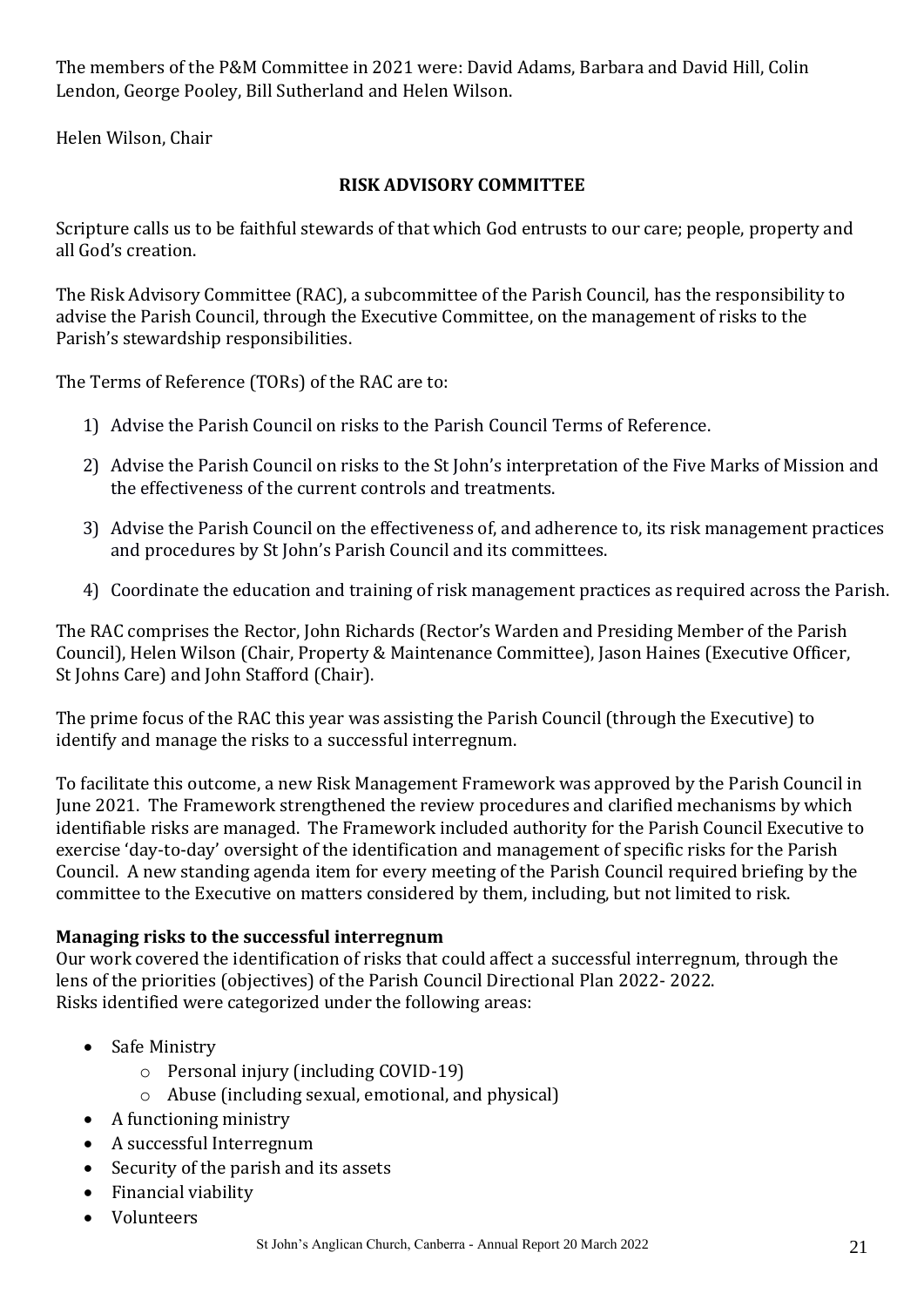- Children and Youth
- Governance and decision support

Risks were identified, analysed, and evaluated. The information was captured in a risk management system. We report to the Parish Council (via the Executive) through a Parish Risk and Performance Scorecard. The Scorecard includes progress on remedial actions and the recommended strengthening of controls.

The scope of the risks was bound by the Directional Plan (2020 – 2022) and with a further three to six months post induction of the new Rector. This would provide the Rector with time to begin formulating new strategies and plans with the new Parish Council.

An 'in brief' on the risks to and opportunities for the Parish was developed and presented to the new Rector.

RAC looks forward to working with the new Rector and Parish Council in drafting the new strategies and plans for the Parish and providing advice, in accordance with its TORs, for the continuing implementation of the Five Marks of Mission by the work of the Parish.

John Stafford, Chair

#### **SACRISTAN, SIDEPERSONS & ALTAR LINEN GROUP**

At St John's we have a wonderful group of dedicated people who serve in the Sanctuary, read the lessons, perform the role of 'welcomers', set-up the church on Saturday and perform the function of Verger at Weddings and Funerals. They provide excellent support not only to me but also to each other with their willingness to "swap" when required due to holidays and sometimes illness. This year we have welcomed a group of new people added to the reader and 'welcomer' list.

Our small but valuable Altar Linen Team continue to provide us with beautifully presented linen for the altar. If anyone would like to join this team, they would be most welcome, and training will be given.

The brass in St John's enjoys three polishing bees throughout the year, before Easter & Christmas and one mid- year usually close to our Patronal Festival. These are supported by a small but dedicated team and following our efforts we share fellowship over morning tea. This year it was pleasing to add new members to our team. We are always delighted when parishioners comment on how lovely the brass is.

During Lent the making of the Palm Crosses is an important working bee. We usually do this on two Tuesday afternoons in the weeks leading up to Palm Sunday. The Palm Crosses are made from reeds grown in our grounds, they are not too difficult to make (we need at least 300) and last year several ladies excelled and produced the crosses in just a couple of sessions, my thanks to all who came, and of course, we also shared fellowship and afternoon tea afterwards.

My duties as Sacristan are many and varied and it is a great pleasure to work with a team of people who are so capable and willing to change rosters and provide cover when other team members are absent.

Margaret Rodgers, Sacristan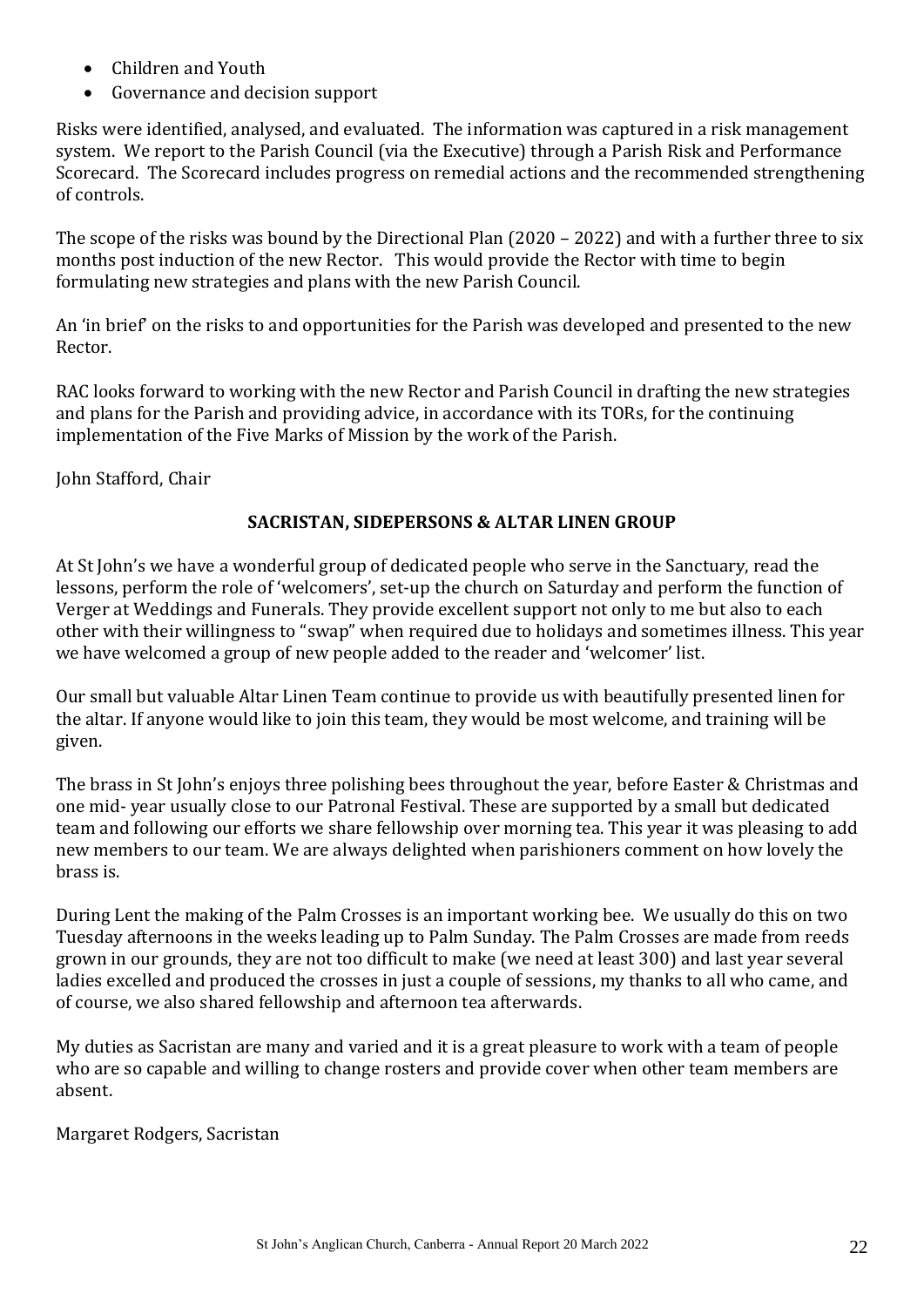#### **SANCTUARY IN THE CITY – ST JOHN'S CHURCH CANBERRA**

Parish Council published *Sanctuary in the City – St John's Church Canberra* by Randall Wilson and Rodney Garnett in 2012. Approximately 90 of the original 750 copies remain in stock as of 31 December 2021. A price reduction to clear remaining stock is being considered.

#### Randall Wilson

#### **SCHOOLHOUSE MUSEUM**



The year 2021 marked 176 years of existence for this significant heritage building which has served the Canberra community over those years as the first school and schoolmaster's residence, a domestic residence for several local families, a meeting place for church and community groups and since 1969 as a museum.

The museum was open from the 3 February to 30 June 2021 and 21 July to 11 August 2021. During this time, we welcomed and conducted tours for 400 school children, teachers and parents from local schools, a Probus Group and the Reid Residents Walking group. These are in addition to the visitors we welcome on our regular opening days - Wednesday morning and Saturday and Sunday afternoons.

The Schoolhouse Museum participated in the ACT Heritage Festival "Re-imagining" with an open day on Saturday 17 April 2021. This was a good outreach and attracted a number of interested visitors. Regrettably, there were no Torch Light Tours in 2021 because of COVID restrictions.

All our visitors are special, and this year included descendants of Francis and Margaret Williams, whose children all attended school in the Schoolhouse; descendants of the Kaye family also former pupils; a granddaughter of Harold O'Brien who lived in the Schoolhouse with his family and pumped the organ in the church for services on Sundays; and the great niece of Viscount Dunrossil who came to visit the grave of Lord and Lady Dunrossil.

It is a privilege to have contact with families who have a strong association with the Schoolhouse because of their forbears living, working, and being educated here. The Schoolhouse Museum is a very special place for them and many people beyond the parish.

The Schoolhouse Museum was closed from 1<sup>st</sup> July to 26<sup>th</sup> July 2021 to allow for further work to be undertaken on the schoolroom floor, due to floorboards lifting as result of excessive underfloor moisture. This problem with under floor moisture causing floorboards in the schoolroom to lift began in September 2020. The Schoolhouse Museum does not have water laid on and we think this problem was caused by a leaking pipe at the parish centre which was not discovered until two excessive water bills were received by the parish. The Schoolhouse Executive has been working with the Parish Council in relation to addressing this issue.

The museum was closed from 12 August 2021 to 31 December 2021 for two reasons:

- 1) COVID-19 Lockdown from August to October; and
- 2) Work on the driveway, carpark and landscaping from September until December which prevented access to the Schoolhouse and delayed work on the schoolroom floor being repaired.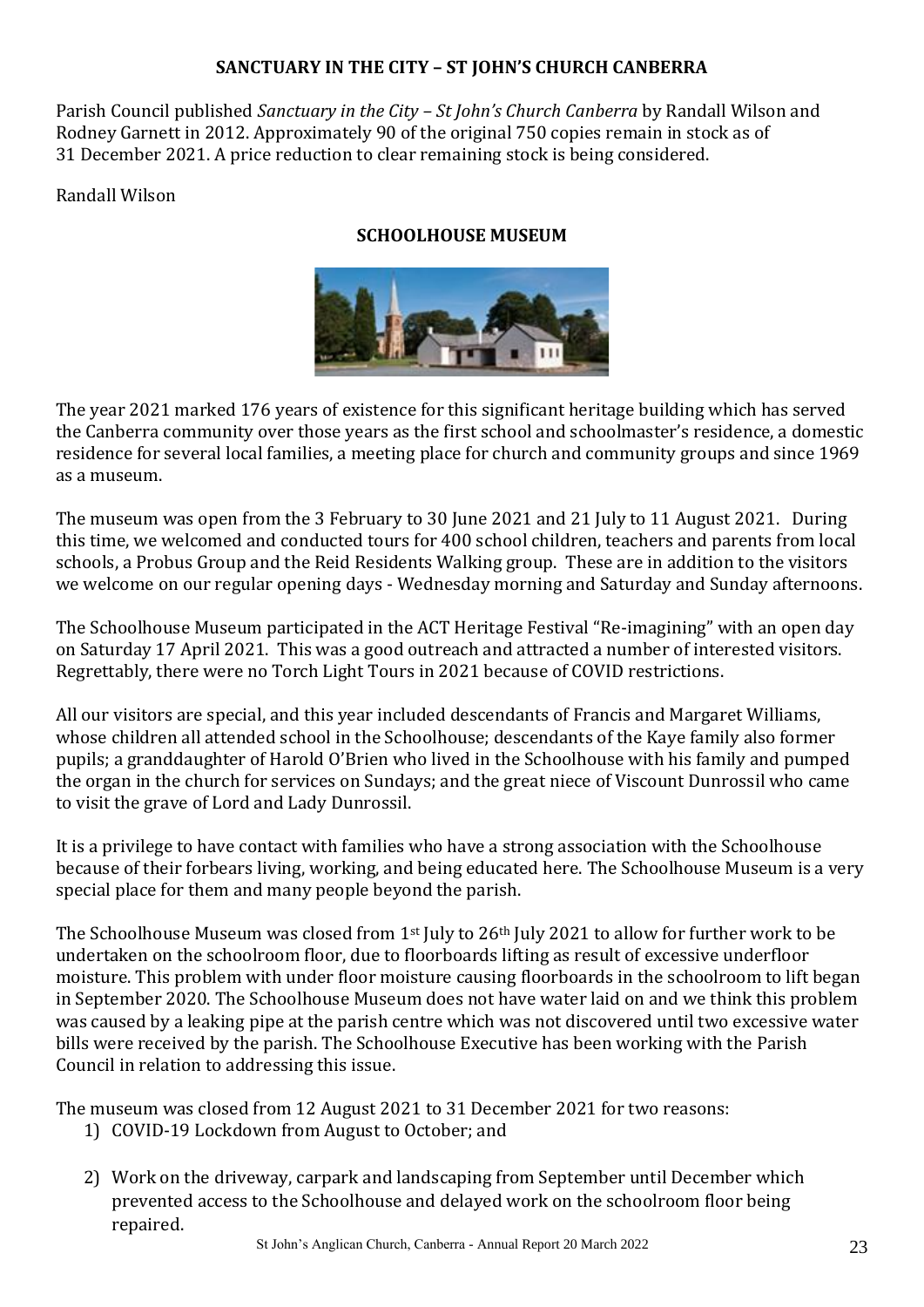The Schoolhouse Board of Management has taken responsibility for the new gardens to the west and north of the Schoolhouse. We have consulted with Geoff Butler a noted local arborist and horticulturist who has recommended a selection of attractive Australian native plants that attract beneficial insects and bees. Planting will take place in the autumn.

We are thankful to the clergy who were here in 2021.

We are delighted to welcome back to St John's the Reverend Dave and Cath McLennan, William, Anna, Maggie and Jack along with the dog, cat, chooks and bees.

Sincere thanks to the members of the Schoolhouse Museum Board of Management and all the volunteers who care about the Schoolhouse, contribute so much to the continuing history of the building and the former pupils and their families, and welcome the visitors from near and far.

Three volunteers, Cheryl and Zenon Ciciksza and Curtis Campbell have tendered their resignation as volunteers at the end of 2021. Cheryl and Zenon were faithful volunteers on the 4th Sunday each month.

Curtis Campbell has been valued member of the Board of Management, Vice-President and faithful volunteer on the 3rd Saturday each month for many years.

We thank them for their support and commitment to the Schoolhouse Museum.

2021 has not been an easy year for the Schoolhouse Museum but we are looking forward to a better year in 2022.

Diana Body - President, St John's Schoolhouse Museum Board of Management.

#### **ST JOHN'S CARE**

The commitment of donors, supporters, volunteers and staff has enabled SJC to remain open and provide a much-needed service during what was for us all, a difficult and challenging year.

In such an economically uncertain environment the generous response to appeals and the continuing commitment of regular donors ensured that SJC was able to provide meaningful support and assistance to those in need and meet the costs of the purchase of masks, gloves and cleaning to maintaining a safe working environment. SJC as a donation-based organisation could not function without this support.

#### PROGRAM

2021 again witnessed changes to our client profile with increasing numbers of clients, previously successfully self-managing, facing the economic, social and emotional consequences of COVID. Emergency Relief, support and counselling has been provided outdoors with appropriate social distancing and by phone. The Monthly Community Lunch has been limited to providing take away meals only. Here we acknowledge the long-standing commitment of Robyn Spencer to this Program.

With rapidly increasing numbers of COVID cases in December, plans to hold the Christmas lunch in the Parish Hall had to be changed to an outdoor seated lunch in the grounds of the Church. The lunch was a huge success and enjoyed by all. Thank you to the many volunteers including Bishop Mark and Monica Short who worked on the day. There was much organisation behind the scenes, and we thank Katie Tunks Leach, Beth Heyde, volunteers and staff, particularly Robbie Speldewinde. Group Programs planned for 2021 had to be put on hold.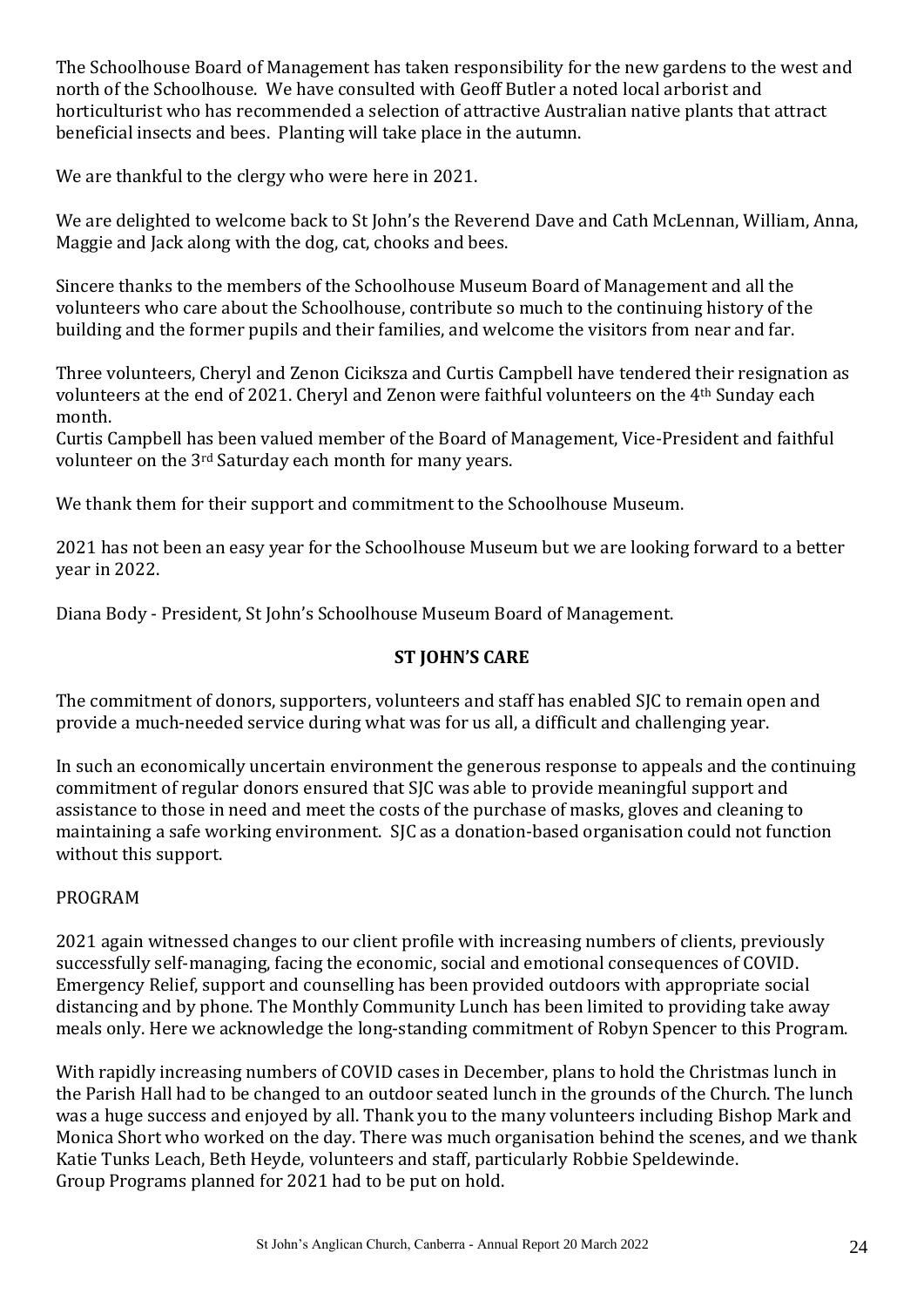Our frustration is that COVID has delayed the development and implementation of new initiatives. The focus has been on maintaining the best possible service we could in a COVID safe environment.

#### SERVICE SUMMARY

- 782 Welfare Telephone Checks of regular clients targeting issues of social isolation. SJC is often the only point of social connection, as many don't have any family or friends. In some cases, we are the only ones that listen to them.
- 3930 requests were received for Emergency Relief Assistance (individuals and families).
- 344 clients received short term case management (Community Worker/Case Manager, Programs Manager and Executive officer). Due to COVID this figure is down from last year.
- Groups Programs were not able to run due to the restrictions of COVID.
- 4,963 bags of non-perishable food were donated (not including Christmas hampers). Estimated value \$277,979
- Total cash donations (Jan Dec 21) were \$607,809 comprising of Regular Donations \$301,605, Winter Appeal \$193,938, Christmas Appeal \$112,266
- Approximately 12,000 volunteer hours were donated which has a cash equivalent of \$540,000, based on the current volunteer rate of \$45.10 per hour.
- Take Away Community lunches: 1100 meals were prepared and 418 were handed out as a takeaway lunch on the day. The remainder were distributed as frozen meals.
- 1875 children received gifts from the Christmas Present Room.
- 562 Christmas hampers were distributed
- 123 food hampers from the Canberra Relief Network were delivered to families.
- Approximately 212 people attended the Christmas Day Lunch.
- Christmas Gifts: 12,106 gifts to 1875 children
- Homeless Packs: 289
- Utility Bills: 320
- Chemist & Medical assistance provided: 898 Prescriptions

#### GOVERNANCE

At the Governance Level, the Management Committee focus was on management of risk and ensuring that policies and procedures kept pace with the changing health guidelines. Maintaining an appropriate support structure for our staff and volunteers was also a critical focus.

The Emergency Relief Centre provided an uninterrupted service throughout the year. The Committee, staff and volunteers are to be commended for their commitment to ensuring a safe working environment, willingly complying with all that was asked of them.

The Strategic Plan and reporting against the Plan has ensured that the Committee has remained focused. We acknowledge John Stafford, Deputy Chair for his guidance and commitment to this.

#### STAFFING

Jason Haines, previously acting Executive Officer, was permanently appointed as Executive Officer in October.

Robbie Speldewinde previously in the role of Programs Coordinator was permanently appointed in the position of Operation Manager in October.

SJC has a commitment to staff training. This year Jason completed his Graduate Certificate in Development Trauma from the Australian Childhood Foundation and Robbie commenced this course. Tracy Creber has now completed 8 units of 13 in her Certificate 4 in Accounting. Volunteer training opportunities included Safe Ministries, Safe Food Handling and Safe COVID practices.